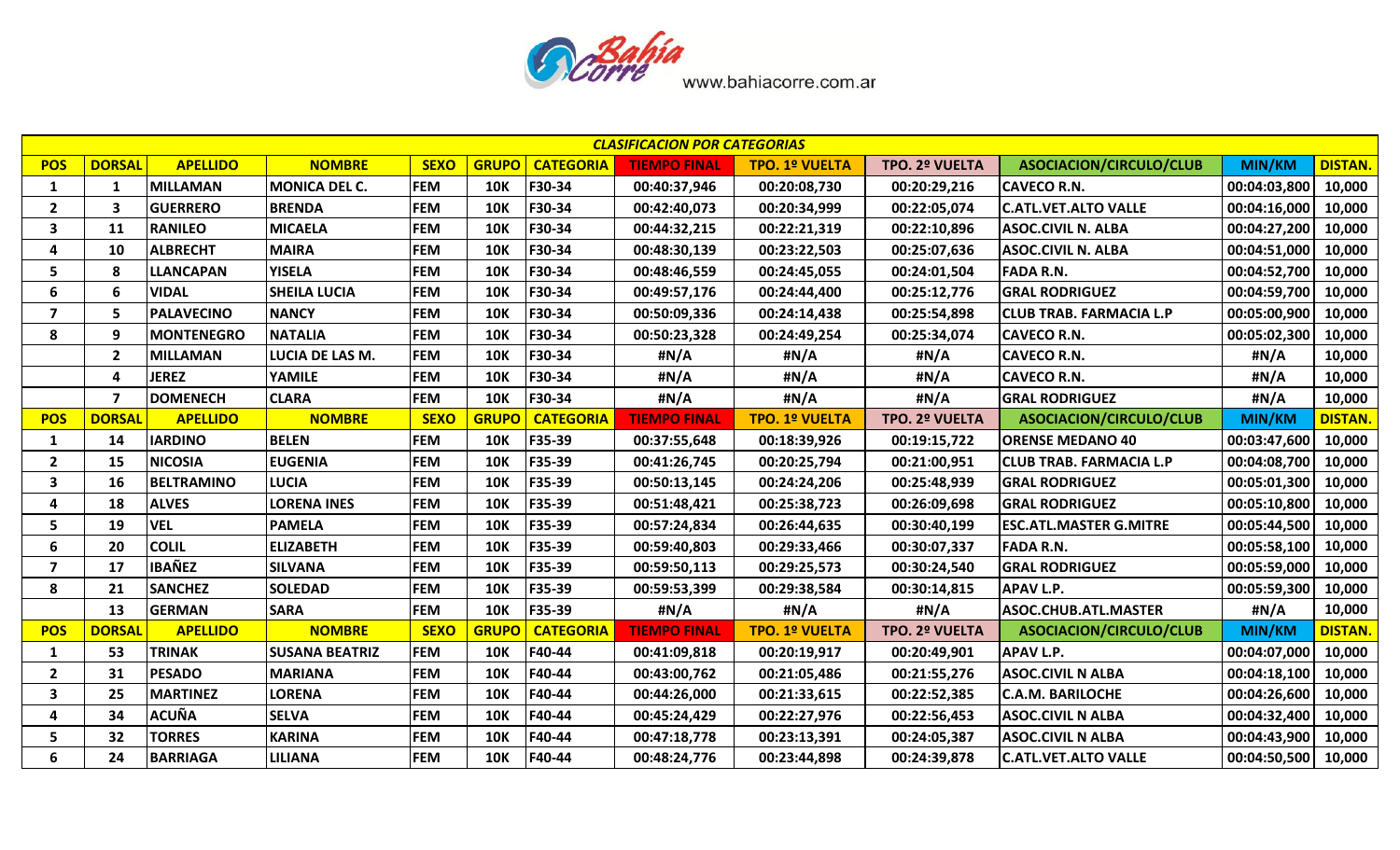

| 7                       | 26            | <b>ANCAVIL</b>     | <b>GABRIELA</b>       | <b>FEM</b>  | <b>10K</b>   | F40-44           | 00:48:38,942        | 00:23:58,276          | 00:24:40,666          | <b>C.A.M. BARILOCHE</b>        | 00:04:51,900  | 10,000         |
|-------------------------|---------------|--------------------|-----------------------|-------------|--------------|------------------|---------------------|-----------------------|-----------------------|--------------------------------|---------------|----------------|
| 8                       | 29            | <b>MORALES</b>     | <b>MIRTA</b>          | <b>FEM</b>  | <b>10K</b>   | F40-44           | 00:49:04,467        | 00:24:36,184          | 00:24:28,283          | <b>APAV L.P.</b>               | 00:04:54,400  | 10,000         |
| 9                       | 23            | <b>MONTERO</b>     | <b>CYNTIA</b>         | <b>FEM</b>  | <b>10K</b>   | F40-44           | 00:52:59,424        | 00:25:36,177          | 00:27:23,247          | <b>CAVECO R.N.</b>             | 00:05:17,900  | 10,000         |
| 10                      | 28            | <b>ROMERO</b>      | <b>KARINA</b>         | <b>FEM</b>  | <b>10K</b>   | F40-44           | 00:56:28,023        | 00:28:00,789          | 00:28:27,234          | <b>FADA R.N.</b>               | 00:05:38,800  | 10,000         |
| 11                      | 27            | <b>PALACIO</b>     | <b>YESICA</b>         | <b>FEM</b>  | <b>10K</b>   | F40-44           | 01:01:48,000        | 00:31:37,941          | 00:30:10,059          | <b>CLUB TRAB. FARMACIA L.P</b> | 00:06:10,800  | 10,000         |
|                         | 1030          | <b>RIOS</b>        | <b>PAOLA ANDREA</b>   | <b>FEM</b>  | <b>10K</b>   | F40-44           | #N/A                | #N/A                  | #N/A                  | <b>APAV L.P.</b>               | #N/A          | 10,000         |
|                         | 33            | <b>ACEVEDO</b>     | <b>ADA</b>            | <b>FEM</b>  | <b>10K</b>   | F40-44           | #N/A                | #N/A                  | #N/A                  | <b>ASOC.CIVIL N ALBA</b>       | #N/A          | 10,000         |
| <b>POS</b>              | <b>DORSAI</b> | <b>APELLIDO</b>    | <b>NOMBRE</b>         | <b>SEXO</b> | <b>GRUPO</b> | <b>CATEGORIA</b> | <b>TIEMPO FINAL</b> | <b>TPO. 1º VUELTA</b> | <b>TPO. 2º VUELTA</b> | <b>ASOCIACION/CIRCULO/CLUB</b> | MIN/KM        | <b>DISTAN.</b> |
| 1                       | 39            | <b>CALDERERO</b>   | <b>ROSANA</b>         | <b>FEM</b>  | <b>10K</b>   | F45-49           | 00:41:22,328        | 00:20:22,829          | 00:20:59,499          | <b>ASOC.CHUB.ATL.MASTER</b>    | 00:04:08,200  | 10,000         |
| $\overline{2}$          | 42            | <b>MARTINEZ</b>    | <b>ROSANA</b>         | <b>FEM</b>  | <b>10K</b>   | F45-49           | 00:42:59,905        | 00:20:58,324          | 00:22:01,581          | <b>C.A.M.BARILOCHE</b>         | 00:04:18,000  | 10,000         |
| 3                       | 38            | <b>BARRIONUEVO</b> | <b>IRIS</b>           | <b>FEM</b>  | <b>10K</b>   | F45-49           | 00:43:24,885        | 00:21:26,658          | 00:21:58,227          | ASOC.CHUB.ATL.MASTER           | 00:04:20,500  | 10,000         |
| $\overline{\mathbf{4}}$ | 37            | <b>GOMEZ</b>       | <b>BEATRIZ</b>        | <b>FEM</b>  | <b>10K</b>   | F45-49           | 00:44:06,961        | 00:21:31,970          | 00:22:34,991          | <b>C.ATL.VET.ALTO VALLE</b>    | 00:04:24,700  | 10,000         |
| 5                       | 41            | <b>AGUILAR</b>     | <b>MARIA</b>          | <b>FEM</b>  | <b>10K</b>   | F45-49           | 00:46:37,762        | 00:22:39,621          | 00:23:58,141          | <b>CAVECO R.N.</b>             | 00:04:39,800  | 10,000         |
| 6                       | 50            | <b>RODRIGUEZ</b>   | <b>ROSA</b>           | <b>FEM</b>  | <b>10K</b>   | F45-49           | 00:47:09,888        | 00:23:11,242          | 00:23:58,646          | <b>FADA R.N.</b>               | 00:04:43,000  | 10,000         |
| $\overline{7}$          | 47            | <b>CEVOLI</b>      | <b>ESTELA MARIS</b>   | <b>FEM</b>  | <b>10K</b>   | F45-49           | 00:49:07,142        | 00:24:48,322          | 00:24:18,820          | <b>FADA R.N.</b>               | 00:04:54,700  | 10,000         |
| 8                       | 52            | <b>VILLAR</b>      | <b>MONICA</b>         | <b>FEM</b>  | <b>10K</b>   | F45-49           | 00:49:18,324        | 00:24:47,766          | 00:24:30,558          | <b>APAV L.P.</b>               | 00:04:55,800  | 10,000         |
| 9                       | 45            | <b>AEDO</b>        | <b>ELIZABETH</b>      | <b>FEM</b>  | <b>10K</b>   | F45-49           | 00:49:35,677        | 00:24:45,449          | 00:24:50,228          | <b>FADA R.N.</b>               | 00:04:57,600  | 10,000         |
| 10                      | 48            | <b>CURRUMAN</b>    | <b>NELBA NOEMI</b>    | <b>FEM</b>  | <b>10K</b>   | F45-49           | 00:50:13,094        | 00:24:47,419          | 00:25:25,675          | <b>FADA R.N.</b>               | 00:05:01,300  | 10,000         |
| 11                      | 40            | <b>ORTIZ</b>       | <b>NORMA A.</b>       | <b>FEM</b>  | <b>10K</b>   | F45-49           | 00:52:08,288        | 00:25:38,832          | 00:26:29,456          | <b>CAVECO R.N.</b>             | 00:05:12,800  | 10,000         |
| 12                      | 44            | <b>NUÑEZ</b>       | <b>ROSA RAMONA</b>    | <b>FEM</b>  | <b>10K</b>   | F45-49           | 00:52:50,666        | 00:25:56,231          | 00:26:54,435          | <b>GRAL RODRIGUEZ</b>          | 00:05:17,100  | 10,000         |
| 13                      | 55            | <b>INSULSA</b>     | <b>BEATRIZ</b>        | <b>FEM</b>  | <b>10K</b>   | F45-49           | 00:53:33,892        | 00:26:19,004          | 00:27:14,888          | <b>ASOC.CIVIL N. ALBA</b>      | 00:05:21,400  | 10,000         |
| 14                      | 56            | <b>PIERANTONI</b>  | <b>MARTINA</b>        | <b>FEM</b>  | <b>10K</b>   | F45-49           | 00:53:54,554        | 00:26:34,375          | 00:27:20,179          | <b>CAVECO R.N.</b>             | 00:05:23,500  | 10,000         |
| 15                      | 43            | <b>GUEVARA</b>     | <b>BEATRIZ</b>        | <b>FEM</b>  | <b>10K</b>   | F45-49           | 00:54:33,162        | 00:27:11,307          | 00:27:21,855          | <b>CLUB TRAB. FARMACIA L.P</b> | 00:05:27,300  | 10,000         |
| 16                      | 49            | <b>PALACIOS</b>    | <b>PAULA</b>          | <b>FEM</b>  | <b>10K</b>   | F45-49           | 00:56:53,951        | 00:28:18,605          | 00:28:35,346          | <b>FADA R.N.</b>               | 00:05:41,400  | 10,000         |
| 17                      | 54            | <b>BASSI</b>       | <b>PAULA</b>          | <b>FEM</b>  | <b>10K</b>   | F45-49           | 01:00:08,305        | 00:29:38,538          | 00:30:29,767          | <b>APAV L.P.</b>               | 00:06:00,800  | 10,000         |
| 18                      | 51            | <b>SOSA</b>        | <b>LILIANA</b>        | <b>FEM</b>  | <b>10K</b>   | F45-49           | 01:03:58,526        | 00:30:30,689          | 00:33:27,837          | <b>FADA R.N.</b>               | 00:06:23,900  | 10,000         |
| 19                      | 46            | <b>ALAN</b>        | <b>MARIA FERNANDA</b> | <b>FEM</b>  | <b>10K</b>   | F45-49           | 01:08:17,000        | 00:32:37,113          | 00:35:39,887          | <b>FADA R.N.</b>               | 00:06:49,700  | 10,000         |
|                         | 36            | <b>BUSTAMANTE</b>  | <b>KARINA</b>         | <b>FEM</b>  | <b>10K</b>   | F45-49           | #N/A                | 00:26:36,516          | #N/A                  | <b>CAVECO R.N.</b>             | #N/A          | 10,000         |
| <b>POS</b>              | <b>DORSAI</b> | <b>APELLIDO</b>    | <b>NOMBRE</b>         | <b>SEXO</b> | <b>GRUPO</b> | <b>CATEGORIA</b> | <b>TIEMPO FINAL</b> | <b>TPO. 1º VUELTA</b> | TPO. 2º VUELTA        | ASOCIACION/CIRCULO/CLUB        | <b>MIN/KM</b> | <b>DISTAN.</b> |
| 1                       | 64            | <b>OSMAN</b>       | <b>MARIBEL</b>        | <b>FEM</b>  | <b>10K</b>   | F50-54           | 00:40:43,135        | 00:20:09,452          | 00:20:33,683          | <b>CAVECO R.N.</b>             | 00:04:04,300  | 10,000         |
| $\overline{2}$          | 61            | <b>HELMSAUER</b>   | <b>RAQUEL</b>         | <b>FEM</b>  | <b>10K</b>   | F50-54           | 00:47:40,949        | 00:23:48,016          | 00:23:52,933          | <b>TANDIL</b>                  | 00:04:46,100  | 10,000         |
| 3                       | 67            | <b>GIMENEZ</b>     | <b>GLADYS</b>         | <b>FEM</b>  | <b>10K</b>   | F50-54           | 00:49:53,149        | 00:24:44,230          | 00:25:08,919          | <b>GRAL RODRIGUEZ</b>          | 00:04:59,300  | 10,000         |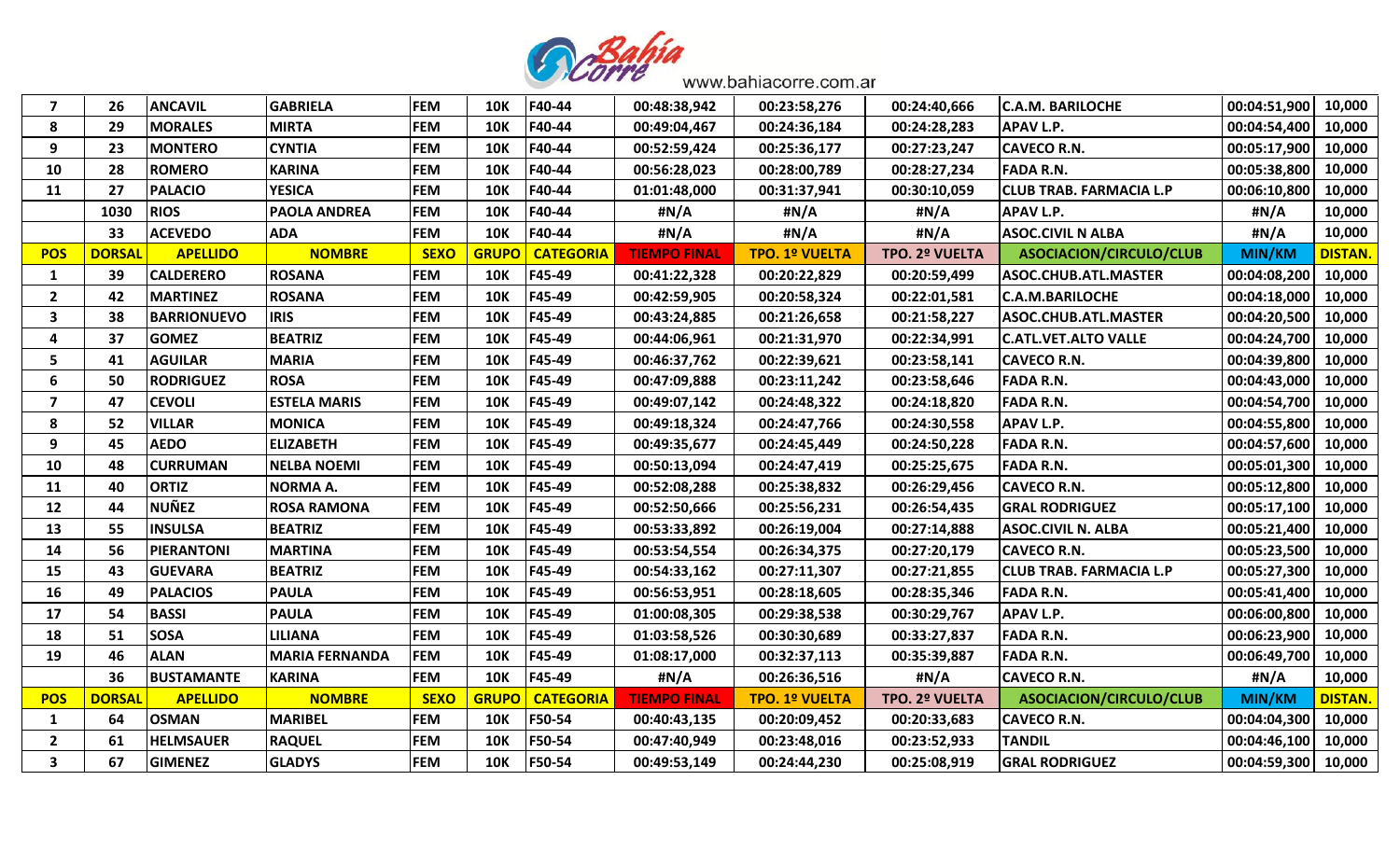

| $\boldsymbol{a}$        | 68            | <b>JAIMOVITCH</b> | <b>NANCY</b>          | <b>FEM</b>  | <b>10K</b>   | F50-54           | 00:50:19,027        | 00:25:12,715          | 00:25:06,312   | <b>GRAL RODRIGUEZ</b>          | 00:05:01,900  | 10,000         |
|-------------------------|---------------|-------------------|-----------------------|-------------|--------------|------------------|---------------------|-----------------------|----------------|--------------------------------|---------------|----------------|
| 5                       | 59            | <b>QUINTREMAN</b> | <b>MIRIAN G.</b>      | <b>FEM</b>  | <b>10K</b>   | F50-54           | 00:51:17,098        | 00:25:13,988          | 00:26:03,110   | <b>C.ATL.VET.ALTO VALLE</b>    | 00:05:07,700  | 10,000         |
| 6                       | 65            | <b>CHUERI</b>     | <b>ADRIANA</b>        | <b>FEM</b>  | <b>10K</b>   | F50-54           | 00:51:41,167        | 00:25:19,066          | 00:26:22,101   | <b>C.A.M.BARILOCHE</b>         | 00:05:10,100  | 10,000         |
| 7                       | 63            | MUÑOZ             | <b>LAURA ELENA</b>    | <b>FEM</b>  | <b>10K</b>   | F50-54           | 00:56:26,101        | 00:28:29,633          | 00:27:56,468   | <b>CAVECO R.N.</b>             | 00:05:38,600  | 10,000         |
| 8                       | 62            | <b>VIDAL</b>      | <b>ANA</b>            | <b>FEM</b>  | <b>10K</b>   | F50-54           | 00:56:29,239        | 00:28:04,185          | 00:28:25,054   | ASOC.CHUB.ATL.MASTER           | 00:05:38,900  | 10,000         |
| 9                       | 60            | <b>MUÑOZ</b>      | <b>MARIA ELENA</b>    | <b>FEM</b>  | <b>10K</b>   | F50-54           | 00:59:11,528        | 00:28:08,846          | 00:31:02,682   | <b>C.ATL.VET.ALTO VALLE</b>    | 00:05:55,200  | 10,000         |
| 10                      | 66            | <b>KLUND</b>      | <b>MARIELA</b>        | <b>FEM</b>  | <b>10K</b>   | F50-54           | 01:00:10,453        | 00:29:14,581          | 00:30:55,872   | <b>CLUB TRAB. FARMACIA L.P</b> | 00:06:01,000  | 10,000         |
| 11                      | 58            | <b>RIEDINGER</b>  | <b>ANA MARIA</b>      | <b>FEM</b>  | <b>10K</b>   | F50-54           | 01:04:00,000        | 00:31:03,482          | 00:32:56,518   | <b>CAVECO R.N.</b>             | 00:06:24,000  | 10,000         |
| 12                      | 69            | <b>MORALES</b>    | <b>PATRICIA</b>       | <b>FEM</b>  | <b>10K</b>   | F50-54           | 01:09:54,000        | 00:35:05,797          | 00:34:48,203   | <b>APAV L.P.</b>               | 00:06:59,400  | 10,000         |
|                         | 70            | <b>MACHADO</b>    | <b>SANDRA</b>         | <b>FEM</b>  | <b>10K</b>   | F50-54           | #N/A                | #N/A                  | #N/A           | <b>ASOC.CIVIL N ALBA</b>       | #N/A          | 10,000         |
| <b>POS</b>              | <b>DORSAL</b> | <b>APELLIDO</b>   | <b>NOMBRE</b>         | <b>SEXO</b> | <b>GRUPO</b> | <b>CATEGORIA</b> | <b>TIEMPO FINAL</b> | <b>TPO. 1º VUELTA</b> | TPO. 2º VUELTA | ASOCIACION/CIRCULO/CLUB        | <b>MIN/KM</b> | <b>DISTAN.</b> |
| 1                       | 72            | <b>CLAUSEN</b>    | <b>ANDREA</b>         | <b>FEM</b>  | <b>10K</b>   | F55-59           | 00:48:19,117        | 00:23:42,305          | 00:24:36,812   | <b>C.ATL.VET.ALTO VALLE</b>    | 00:04:49,900  | 10,000         |
| $\overline{2}$          | 77            | <b>RAMIREZ</b>    | <b>ESTER</b>          | <b>FEM</b>  | <b>10K</b>   | F55-59           | 00:54:29,433        | 00:27:03,444          | 00:27:25,989   | <b>FADA R.N.</b>               | 00:05:26,900  | 10,000         |
| 3                       | 81            | <b>AGUILERA</b>   | <b>INES FRANCISCA</b> | <b>FEM</b>  | <b>10K</b>   | F55-59           | 00:54:30,427        | 00:26:15,691          | 00:28:14,736   | <b>APAV L.P.</b>               | 00:05:27,000  | 10,000         |
| 4                       | 82            | <b>BUDUBA</b>     | <b>CLAUDIA</b>        | <b>FEM</b>  | <b>10K</b>   | F55-59           | 00:54:35,610        | 00:26:31,226          | 00:28:04,384   | <b>APAV L.P.</b>               | 00:05:27,600  | 10,000         |
| 5                       | 76            | <b>COMPANY</b>    | <b>YOLANDA</b>        | <b>FEM</b>  | <b>10K</b>   | F55-59           | 00:55:08,044        | 00:27:06,709          | 00:28:01,335   | <b>CAVECO R.N.</b>             | 00:05:30,800  | 10,000         |
| 6                       | 80            | <b>VILLEGAS</b>   | <b>MARTA</b>          | <b>FEM</b>  | <b>10K</b>   | F55-59           | 00:56:29,247        | 00:28:11,217          | 00:28:18,030   | <b>APAV L.P.</b>               | 00:05:38,900  | 10,000         |
| $\overline{\mathbf{z}}$ | 79            | <b>NOGUERA</b>    | <b>MIRTA</b>          | <b>FEM</b>  | <b>10K</b>   | F55-59           | 00:56:54,140        | 00:27:32,033          | 00:29:22,107   | <b>APAV L.P.</b>               | 00:05:41,400  | 10,000         |
| 8                       | 75            | <b>PISCO</b>      | <b>JOSEFA</b>         | <b>FEM</b>  | <b>10K</b>   | F55-59           | 00:59:43,087        | 00:28:33,993          | 00:31:09,094   | <b>CAVECO R.N.</b>             | 00:05:58,300  | 10,000         |
| 9                       | 83            | <b>HUAYQUIAN</b>  | <b>ZULEMA</b>         | <b>FEM</b>  | <b>10K</b>   | F55-59           | 01:02:35,839        | 00:30:30,681          | 00:32:05,158   | <b>ASOC CIVIL N ALBA</b>       | 00:06:15,600  | 10,000         |
| 10                      | 73            | <b>ESCALANTE</b>  | <b>DANIELA</b>        | <b>FEM</b>  | <b>10K</b>   | F55-59           | 01:04:16,180        | 00:30:21,431          | 00:33:54,749   | <b>ASOC.CHUB.ATL.MASTER</b>    | 00:06:25,600  | 10,000         |
| 11                      | 74            | <b>MONTIEL</b>    | <b>IRMA</b>           | <b>FEM</b>  | <b>10K</b>   | F55-59           | 01:04:50,000        | 00:31:49,679          | 00:33:00,321   | <b>CAVECO R.N.</b>             | 00:06:29,000  | 10,000         |
| 12                      | 78            | <b>CHIHUAY</b>    | <b>EMMA</b>           | <b>FEM</b>  | <b>10K</b>   | F55-59           | 01:06:11,000        | 00:32:34,272          | 00:33:36,728   | <b>FADA R.N.</b>               | 00:06:37,100  | 10,000         |
| <b>POS</b>              | <b>DORSAL</b> | <b>APELLIDO</b>   | <b>NOMBRE</b>         | <b>SEXO</b> | <b>GRUPO</b> | <b>CATEGORIA</b> | <b>TIEMPO FINAL</b> | <b>TPO. 1º VUELTA</b> | TPO. 2º VUELTA | ASOCIACION/CIRCULO/CLUB        | <b>MIN/KM</b> | <b>DISTAN.</b> |
| 1                       | 86            | <b>DULFANO</b>    | <b>SANDRA</b>         | <b>FEM</b>  | <b>10K</b>   | F60-64           | 00:47:16,328        | 00:23:35,619          | 00:23:40,709   | <b>ASOC.CHUB.ATL.MASTER</b>    | 00:04:43,600  | 10,000         |
| $\overline{\mathbf{2}}$ | 90            | <b>GONZALES</b>   | <b>NELIDA</b>         | <b>FEM</b>  | <b>10K</b>   | F60-64           | 01:00:08,837        | 00:29:20,057          | 00:30:48,780   | <b>FADA R.N.</b>               | 00:06:00,900  | 10,000         |
| $\mathbf{3}$            | 88            | <b>AGRELO</b>     | <b>MARIA LUZ</b>      | <b>FEM</b>  | <b>10K</b>   | F60-64           | 01:07:33,000        | 00:32:35,353          | 00:34:57,647   | <b>FADA R.N.</b>               | 00:06:45,300  | 10,000         |
| 4                       | 85            | <b>VELARDEZ</b>   | <b>GRACIELA</b>       | <b>FEM</b>  | <b>10K</b>   | F60-64           | 01:08:25,000        | 00:33:17,508          | 00:35:07,492   | <b>CBAM B.BLANCA</b>           | 00:06:50,500  | 10,000         |
| 5                       | 87            | <b>FUENTES</b>    | <b>SUSANA</b>         | <b>FEM</b>  | <b>10K</b>   | F60-64           | 01:09:21,000        | 00:33:46,130          | 00:35:34,870   | <b>CAVECO R.N.</b>             | 00:06:56,100  | 10,000         |
| 6                       | 89            | <b>ELIFONSO</b>   | <b>MERCEDES</b>       | <b>FEM</b>  | <b>10K</b>   | F60-64           | 01:28:18,000        | 00:41:54,206          | 00:46:23,794   | <b>FADA R.N.</b>               | 00:08:49,800  | 10,000         |
| <b>POS</b>              | <b>DORSAI</b> | <b>APELLIDO</b>   | <b>NOMBRE</b>         | <b>SEXO</b> | <b>GRUPO</b> | <b>CATEGORIA</b> | <b>TIEMPO FINAL</b> | <b>TPO. 1º VUELTA</b> | TPO. 2º VUELTA | ASOCIACION/CIRCULO/CLUB        | <b>MIN/KM</b> | <b>DISTAN.</b> |
| $\mathbf{1}$            | 92            | <b>GUINGUIN</b>   | <b>NORMA</b>          | <b>FEM</b>  | <b>10K</b>   | F65-69           | 00:48:33,366        | 00:23:39,938          | 00:24:53,428   | <b>CAVECO R.N.</b>             | 00:04:51,300  | 10,000         |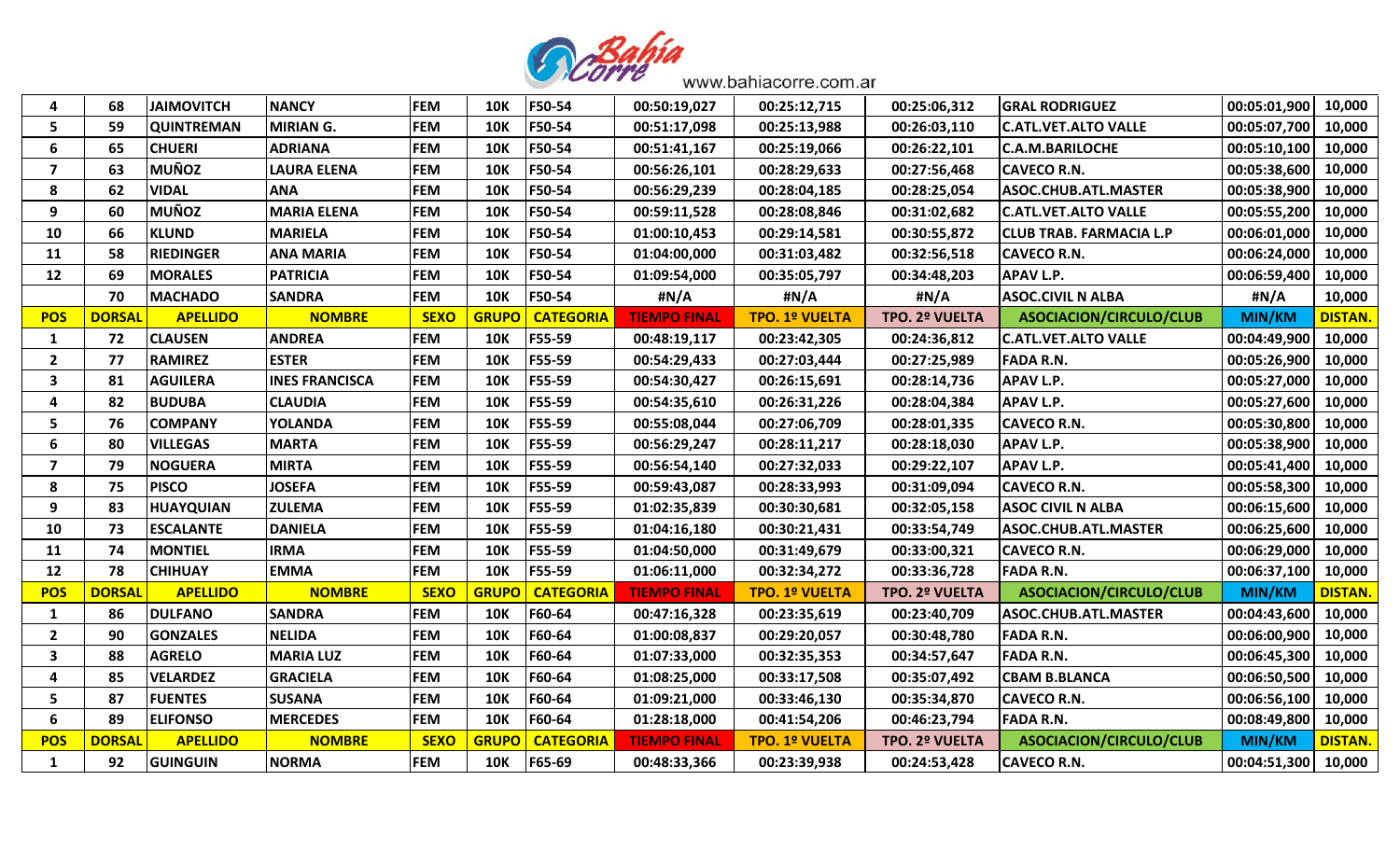

| $\overline{2}$          | 93            | <b>PRESTA</b>     | <b>SUSANA</b>   | <b>FEM</b>   | <b>10K</b>   | F65-69           | 00:56:11,031        | 00:27:37,352          | 00:28:33,679   | <b>GRAL RODRIGUEZ</b>          | 00:05:37,100  | 10,000         |
|-------------------------|---------------|-------------------|-----------------|--------------|--------------|------------------|---------------------|-----------------------|----------------|--------------------------------|---------------|----------------|
| 3                       | 94            | <b>OVIEDO</b>     | <b>DORA</b>     | <b>FEM</b>   | <b>10K</b>   | F65-69           | 00:59:54,193        | 00:30:11,677          | 00:29:42,516   | <b>APAV L.P.</b>               | 00:05:59,400  | 10,000         |
| <b>POS</b>              | <b>DORSAI</b> | <b>APELLIDO</b>   | <b>NOMBRE</b>   | <b>SEXO</b>  | <b>GRUPC</b> | <b>CATEGORIA</b> | <b>TIEMPO FINAL</b> | <b>TPO. 1º VUELTA</b> | TPO. 2º VUELTA | ASOCIACION/CIRCULO/CLUB        | <b>MIN/KM</b> | <b>DISTAN.</b> |
| 1                       | 96            | <b>GHIANNI</b>    | <b>MARTA G.</b> | <b>FEM</b>   | <b>10K</b>   | F70-74           | 00:53:10,690        | 00:26:10,382          | 00:27:00,308   | <b>CAVECO R.N.</b>             | 00:05:19,100  | 10,000         |
| $\overline{2}$          | 97            | <b>MICHELIS</b>   | <b>CATALINA</b> | <b>FEM</b>   | <b>10K</b>   | F70-74           | 01:22:42,000        | 00:40:02,623          | 00:42:39,377   | <b>APAV L.P.</b>               | 00:08:16,200  | 10,000         |
| <b>POS</b>              | <b>DORSAL</b> | <b>APELLIDO</b>   | <b>NOMBRE</b>   | <b>SEXO</b>  | <b>GRUPO</b> | <b>CATEGORIA</b> | <b>TIEMPO FINAL</b> | <b>TPO. 1º VUELTA</b> | TPO. 2º VUELTA | ASOCIACION/CIRCULO/CLUB        | <b>MIN/KM</b> | <b>DISTAN.</b> |
| 1                       | 309           | <b>IRAOLA</b>     | <b>LAUTARO</b>  | 5MASC        | <b>5K</b>    | M18-29           | 00:15:05,000        | #N/A                  | #N/A           | <b>CAVECO R.N.</b>             | 00:03:01,000  | 5,000          |
| $\overline{2}$          | 305           | <b>TRIPAILAO</b>  | <b>JOAQUIN</b>  | 5MASC        | <b>5K</b>    | M18-29           | 00:17:31,000        | #N/A                  | #N/A           | <b>VIEDMA</b>                  | 00:03:30,200  | 5,000          |
| 3                       | 311           | <b>SAEZ</b>       | <b>BRAIAN</b>   | <b>5MASC</b> | <b>5K</b>    | M18-29           | 00:17:33,000        | #N/A                  | #N/A           | <b>CAVECO R.N.</b>             | 00:03:30,600  | 5,000          |
| 4                       | 302           | <b>MONTENEGRO</b> | <b>BENJAMIN</b> | 5MASC        | <b>5K</b>    | M18-29           | 00:17:52,000        | #N/A                  | #N/A           | <b>CAVECO R.N.</b>             | 00:03:34,400  | 5,000          |
| 5                       | 313           | <b>LUNA</b>       | <b>ALEJO</b>    | 5MASC        | <b>5K</b>    | M18-29           | 00:17:55,000        | #N/A                  | #N/A           | <b>ZAPALA</b>                  | 00:03:35,000  | 5,000          |
| 6                       | 300           | <b>PENCHULEF</b>  | <b>MAXIMO</b>   | <b>5MASC</b> | <b>5K</b>    | M18-29           | 00:18:38,000        | #N/A                  | #N/A           | <b>GRAL CONESA</b>             | 00:03:43,600  | 5,000          |
| $\overline{\mathbf{z}}$ | 304           | <b>PROST</b>      | <b>MAXIMO</b>   | 5MASC        | <b>5K</b>    | M18-29           | 00:19:21,000        | #N/A                  | #N/A           | <b>VIEDMA</b>                  | 00:03:52,200  | 5,000          |
| 8                       | 308           | <b>ITURRA</b>     | <b>NAZARENO</b> | 5MASC        | <b>5K</b>    | M18-29           | 00:19:25,000        | #N/A                  | #N/A           | <b>ASOC.CIVIL N .ALBA</b>      | 00:03:53,000  | 5,000          |
| 9                       | 301           | <b>ZUNZUNEGUY</b> | <b>EXEQUIEL</b> | <b>5MASC</b> | <b>5K</b>    | M18-29           | 00:19:27,000        | #N/A                  | #N/A           | <b>CAVECO R.N.</b>             | 00:03:53,400  | 5,000          |
| 10                      | 312           | <b>CHAZARRETA</b> | <b>ANDRES</b>   | 5MASC        | <b>5K</b>    | M18-29           | 00:19:46,000        | #N/A                  | #N/A           | <b>CAVECO R.N.</b>             | 00:03:57,200  | 5,000          |
| 11                      | 306           | <b>MILIVINTI</b>  | <b>LAUTARO</b>  | 5MASC        | <b>5K</b>    | M18-29           | 00:22:43,000        | #N/A                  | #N/A           | <b>MILLA RUN B.BLANCA</b>      | 00:04:32,600  | 5,000          |
| 12                      | 303           | <b>CALDERON</b>   | <b>PABLO</b>    | <b>5MASC</b> | <b>5K</b>    | M18-29           | 00:24:33,000        | #N/A                  | #N/A           | <b>AGRUP.AMISTAD</b>           | 00:04:54,600  | 5,000          |
|                         | 307           | <b>JEREZ</b>      | <b>KALEB</b>    | 5MASC        | <b>5K</b>    | M18-29           | #N/A                | #N/A                  | #N/A           | <b>CAVECO R.N.</b>             | #N/A          | 5,000          |
|                         | 310           | <b>SCHROH</b>     | <b>DARIO</b>    | 5MASC        | <b>5K</b>    | M18-29           | #N/A                | #N/A                  | #N/A           | <b>CAVECO R.N.</b>             | #N/A          | 5,000          |
|                         | 314           | <b>PEREZ</b>      | <b>LEANDRO</b>  | <b>5MASC</b> | <b>5K</b>    | M18-29           | #N/A                | #N/A                  | #N/A           | <b>VIEDMA</b>                  | #N/A          | 5,000          |
| <b>POS</b>              | <b>DORSAI</b> | <b>APELLIDO</b>   | <b>NOMBRE</b>   | <b>SEXO</b>  | <b>GRUPC</b> | <b>CATEGORIA</b> | <b>TIEMPO FINAL</b> | <b>TPO. 1º VUELTA</b> | TPO. 2º VUELTA | <b>ASOCIACION/CIRCULO/CLUB</b> | <b>MIN/KM</b> | <b>DISTAN.</b> |
| 1                       | 141           | <b>MULLER</b>     | <b>JORGE</b>    | <b>MASC</b>  | <b>10K</b>   | M30-34           | 00:33:38,883        | 00:16:26,038          | 00:17:12,845   | <b>CAVECO R.N.</b>             | 00:03:21,900  | 10,000         |
| $\overline{2}$          | 110           | <b>FAUDA</b>      | <b>GUIDO</b>    | <b>MASC</b>  | <b>10K</b>   | M30-34           | 00:34:32,086        | 00:17:19,538          | 00:17:12,548   | <b>CORDOBA</b>                 | 00:03:27,200  | 10,000         |
| 3                       | 101           | <b>VEGA</b>       | <b>GASTON</b>   | <b>MASC</b>  | <b>10K</b>   | M30-34           | 00:35:24,739        | 00:17:29,384          | 00:17:55,355   | <b>CAVECO R.N.</b>             | 00:03:32,500  | 10,000         |
| 4                       | 115           | <b>CONTRERAS</b>  | <b>EXEQUIEL</b> | <b>MASC</b>  | <b>10K</b>   | M30-34           | 00:35:31,999        | 00:17:30,296          | 00:18:01,703   | <b>ASOC CIVIL N ALBA</b>       | 00:03:33,200  | 10,000         |
| 5                       | 108           | <b>MAIDANA</b>    | <b>OSVALDO</b>  | <b>MASC</b>  | <b>10K</b>   | M30-34           | 00:36:07,804        | 00:17:43,767          | 00:18:24,037   | <b>CLUB TRAB. FARMACIA L.P</b> | 00:03:36,800  | 10,000         |
| 6                       | 106           | <b>LAHETJVZAN</b> | <b>ALFREDO</b>  | <b>MASC</b>  | <b>10K</b>   | M30-34           | 00:36:24,188        | 00:17:44,262          | 00:18:39,926   | <b>C.ATL.VET.ALTO VALLE</b>    | 00:03:38,400  | 10,000         |
| $\overline{\mathbf{z}}$ | 105           | <b>GARCIA</b>     | <b>EMANUEL</b>  | <b>MASC</b>  | <b>10K</b>   | M30-34           | 00:37:15,640        | 00:17:45,659          | 00:19:29,981   | <b>ESC.ATL.MAS.G.MITRE</b>     | 00:03:43,600  | 10,000         |
| 8                       | 112           | <b>CARRIZO</b>    | <b>EUGENIO</b>  | <b>MASC</b>  | <b>10K</b>   | M30-34           | 00:37:51,810        | 00:18:36,570          | 00:19:15,240   | <b>ASOC CIVIL N ALBA</b>       | 00:03:47,200  | 10,000         |
| 9                       | 111           | <b>CACERES</b>    | <b>PABLO</b>    | <b>MASC</b>  | <b>10K</b>   | M30-34           | 00:39:28,359        | 00:19:27,540          | 00:20:00,819   | <b>CAVECO R.N.</b>             | 00:03:56,800  | 10,000         |
| 10                      | 107           | <b>CALDERON</b>   | <b>JOSE</b>     | <b>MASC</b>  | <b>10K</b>   | M30-34           | 00:39:56,583        | 00:19:37,524          | 00:20:19,059   | <b>CA.M.BARILOCHE</b>          | 00:03:59,700  | 10,000         |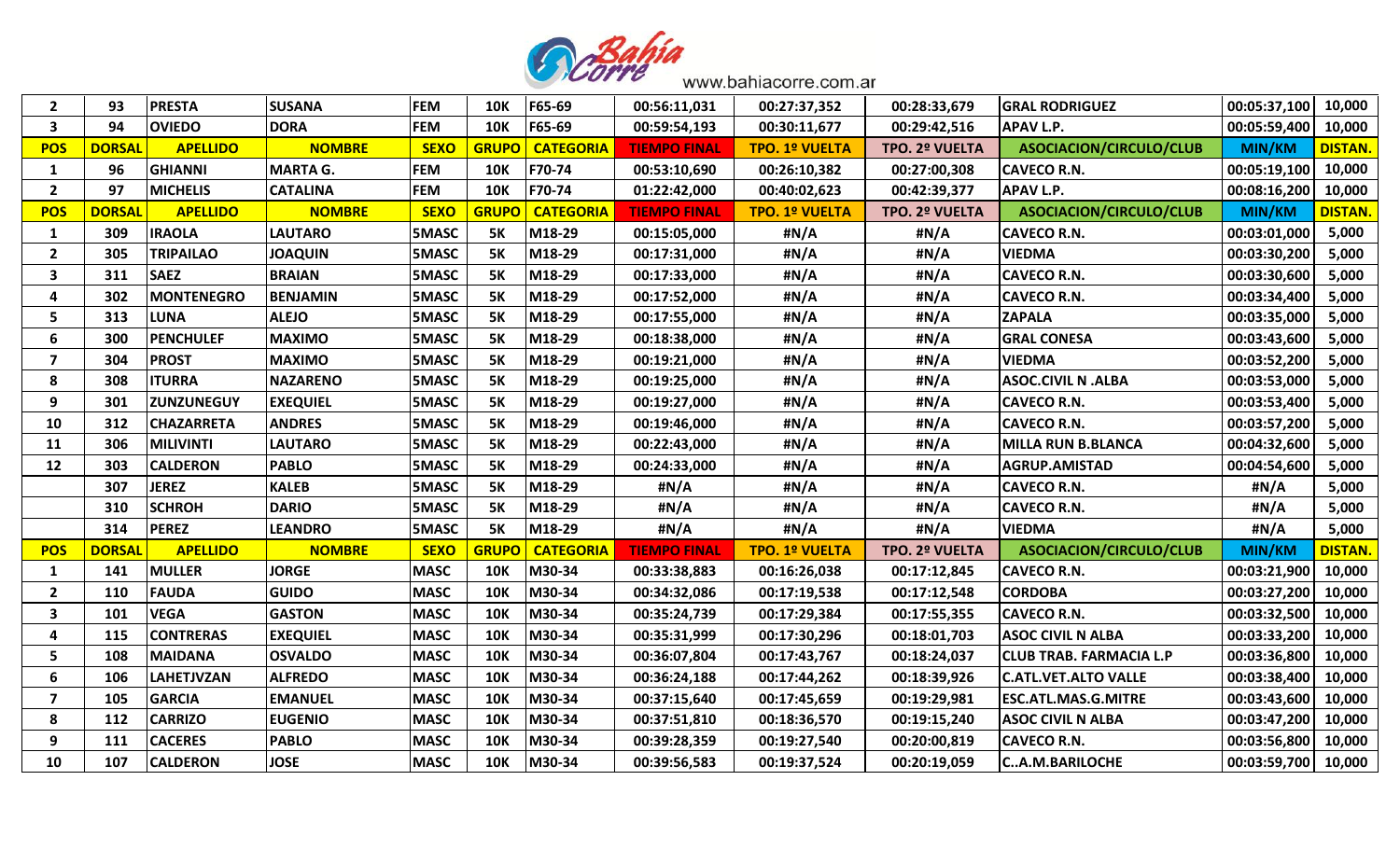

| 11             | 116           | <b>CATRIN</b>    | <b>CLAUDIO</b>         | <b>MASC</b> | <b>10K</b>   | M30-34           | 00:40:07,629        | 00:19:40,660          | 00:20:26,969   | <b>CAVECO R.N.</b>             | 00:04:00,800  | 10,000         |
|----------------|---------------|------------------|------------------------|-------------|--------------|------------------|---------------------|-----------------------|----------------|--------------------------------|---------------|----------------|
| 12             | 113           | <b>LEBEAU</b>    | <b>JORGE SSANTIAGO</b> | <b>MASC</b> | <b>10K</b>   | M30-34           | 00:42:04,829        | 00:20:19,725          | 00:21:45,104   | <b>ASOC CIVIL N ALBA</b>       | 00:04:12,500  | 10,000         |
| 13             | 109           | <b>REGO</b>      | <b>JUAN IGNACIO</b>    | <b>MASC</b> | <b>10K</b>   | M30-34           | 00:46:47,916        | 00:22:35,857          | 00:24:12,059   | <b>GRAL RODRIGUEZ</b>          | 00:04:40,800  | 10,000         |
| 14             | 103           | <b>CISTERNA</b>  | <b>MARCOS</b>          | <b>MASC</b> | <b>10K</b>   | M30-34           | 00:47:11,182        | 00:23:13,018          | 00:23:58,164   | <b>CAVECO R.N.</b>             | 00:04:43,100  | 10,000         |
| 15             | 133           | <b>CHAP</b>      | <b>MAXIMILIANO</b>     | <b>MASC</b> | <b>10K</b>   | M30-34           | 00:47:25,102        | 00:23:27,750          | 00:23:57,352   | <b>APAV L.P.</b>               | 00:04:44,500  | 10,000         |
| 16             | 102           | <b>BABERON</b>   | <b>PABLO</b>           | <b>MASC</b> | <b>10K</b>   | M30-34           | 00:48:07,341        | 00:23:21,673          | 00:24:45,668   | <b>CAVECO R.N.</b>             | 00:04:48,700  | 10,000         |
| 17             | 100           | <b>ANGELILLI</b> | <b>RODRIGO</b>         | <b>MASC</b> | <b>10K</b>   | M30-34           | 00:50:52,354        | 00:24:38,721          | 00:26:13,633   | <b>CAVECO R.N.</b>             | 00:05:05,200  | 10,000         |
|                | 104           | <b>MILLAPI</b>   | <b>MIGUEL</b>          | <b>MASC</b> | <b>10K</b>   | M30-34           | #N/A                | #N/A                  | #N/A           | <b>CAVECO R.N.</b>             | #N/A          | 10,000         |
| <b>POS</b>     | <b>DORSAI</b> | <b>APELLIDO</b>  | <b>NOMBRE</b>          | <b>SEXO</b> | <b>GRUPO</b> | <b>CATEGORIA</b> | <b>TIEMPO FINAL</b> | <b>TPO. 1º VUELTA</b> | TPO. 2º VUELTA | ASOCIACION/CIRCULO/CLUB        | <b>MIN/KM</b> | <b>DISTAN.</b> |
| 1              | 121           | <b>TORRES</b>    | <b>LUCIANO</b>         | <b>MASC</b> | <b>10K</b>   | M35-39           | 00:34:30,785        | 00:16:59,626          | 00:17:31,159   | <b>CAVECO R.N.</b>             | 00:03:27,100  | 10,000         |
| $\overline{2}$ | 118           | <b>CAVILLA</b>   | <b>JUAN CRUZ</b>       | <b>MASC</b> | <b>10K</b>   | M35-39           | 00:35:51,221        | 00:17:28,144          | 00:18:23,077   | <b>CAVECO R.N.</b>             | 00:03:35,100  | 10,000         |
| 3              | 124           | <b>GRILLO</b>    | <b>EMANUEL</b>         | <b>MASC</b> | <b>10K</b>   | M35-39           | 00:35:56,367        | 00:17:51,421          | 00:18:04,946   | <b>ASOC.CHUB.ATL.MASTER</b>    | 00:03:35,600  | 10,000         |
| 4              | 129           | <b>GARCIA</b>    | <b>DIEGO MARCELO</b>   | <b>MASC</b> | <b>10K</b>   | M35-39           | 00:36:28,697        | 00:18:04,608          | 00:18:24,089   | <b>ASOC.ATLE.F Y C MAX</b>     | 00:03:38,900  | 10,000         |
| 5              | 126           | <b>CAÑETE</b>    | <b>JUAN CRUZ</b>       | <b>MASC</b> | <b>10K</b>   | M35-39           | 00:36:32,836        | 00:18:06,743          | 00:18:26,093   | <b>CAVECO R.N.</b>             | 00:03:39,300  | 10,000         |
| 6              | 138           | <b>CHAVERO</b>   | <b>DARDO EMANUEL</b>   | <b>MASC</b> | <b>10K</b>   | M35-39           | 00:36:40,117        | 00:18:25,715          | 00:18:14,402   | <b>ASOC CIVIL N ALBA</b>       | 00:03:40,000  | 10,000         |
| 7              | 117           | <b>YANCA</b>     | <b>GASTON</b>          | <b>MASC</b> | <b>10K</b>   | M35-39           | 00:37:45,142        | 00:18:34,496          | 00:19:10,646   | <b>CAVECO R.N.</b>             | 00:03:46,500  | 10,000         |
| 8              | 128           | <b>CORTINA</b>   | <b>JUAN PABLO</b>      | <b>MASC</b> | <b>10K</b>   | M35-39           | 00:39:06,701        | 00:19:07,295          | 00:19:59,406   | <b>CLUB TRAB. FARMACIA L.P</b> | 00:03:54,700  | 10,000         |
| 9              | 131           | <b>CURIHUALA</b> | <b>DAVID</b>           | <b>MASC</b> | <b>10K</b>   | M35-39           | 00:39:06,845        | 00:19:05,180          | 00:20:01,665   | <b>CAVECO R.N.</b>             | 00:03:54,700  | 10,000         |
| 10             | 137           | <b>BAFFONI</b>   | <b>EMANUEL</b>         | <b>MASC</b> | <b>10K</b>   | M35-39           | 00:40:00,837        | 00:19:54,848          | 00:20:05,989   | <b>ASOC CIVIL N ALBA</b>       | 00:04:00,100  | 10,000         |
| 11             | 139           | <b>FURH</b>      | <b>PABLO</b>           | <b>MASC</b> | <b>10K</b>   | M35-39           | 00:40:37,579        | 00:20:06,050          | 00:20:31,529   | <b>ASOC CIVIL N ALBA</b>       | 00:04:03,800  | 10,000         |
| 12             | 114           | <b>RODRIGUEZ</b> | <b>MARCOS</b>          | <b>MASC</b> | <b>10K</b>   | M35-39           | 00:41:03,298        | 00:20:08,629          | 00:20:54,669   | <b>ASOC CIVIL N ALBA</b>       | 00:04:06,300  | 10,000         |
| 13             | 125           | <b>FENILLAN</b>  | <b>ALEJANDRO</b>       | <b>MASC</b> | <b>10K</b>   | M35-39           | 00:41:04,013        | 00:20:32,894          | 00:20:31,119   | <b>C.A.M.BARILOCHE</b>         | 00:04:06,400  | 10,000         |
| 14             | 135           | <b>CAPITAN</b>   | <b>LUCIANO</b>         | <b>MASC</b> | <b>10K</b>   | M35-39           | 00:42:48,103        | 00:21:10,968          | 00:21:37,135   | <b>ASOC CIVIL N ALBA</b>       | 00:04:16,800  | 10,000         |
| 15             | 134           | <b>ALBA</b>      | <b>CESAR ALBERTO</b>   | <b>MASC</b> | <b>10K</b>   | M35-39           | 00:42:55,883        | 00:21:00,720          | 00:21:55,163   | <b>ASOC CIVIL N ALBA</b>       | 00:04:17,600  | 10,000         |
| 16             | 132           | <b>POUSO</b>     | <b>JOAQUIN ABEL</b>    | <b>MASC</b> | <b>10K</b>   | M35-39           | 00:43:17,358        | 00:21:09,982          | 00:22:07,376   | <b>CAVECO R.N.</b>             | 00:04:19,700  | 10,000         |
| 17             | 136           | <b>SCHNEIDER</b> | <b>MARIANO</b>         | <b>MASC</b> | <b>10K</b>   | M35-39           | 00:43:43,129        | 00:21:53,980          | 00:21:49,149   | <b>ASOC CIVIL N ALBA</b>       | 00:04:22,300  | 10,000         |
| 18             | 123           | <b>OJEDA</b>     | <b>MARCELO</b>         | <b>MASC</b> | <b>10K</b>   | M35-39           | 00:44:00,809        | 00:21:46,933          | 00:22:13,876   | <b>ASOC.CHUB.ATL.MASTER</b>    | 00:04:24,100  | 10,000         |
| 19             | 120           | <b>SALOMON</b>   | MIGUEL A.              | <b>MASC</b> | <b>10K</b>   | M35-39           | 00:44:05,072        | 00:21:40,115          | 00:22:24,957   | <b>CAVECO R.N.</b>             | 00:04:24,500  | 10,000         |
| 20             | 140           | <b>MAMAMI</b>    | <b>ARMANDO</b>         | <b>MASC</b> | <b>10K</b>   | M35-39           | 00:45:53,472        | 00:22:56,700          | 00:22:56,772   | <b>ASOC CIVIL N ALBA</b>       | 00:04:35,300  | 10,000         |
|                | 119           | <b>GIMENEZ</b>   | <b>HECTOR</b>          | <b>MASC</b> | <b>10K</b>   | M35-39           | #N/A                | #N/A                  | #N/A           | <b>CAVECO R.N.</b>             | #N/A          | 10,000         |
|                | 122           | <b>IGNACIO</b>   | <b>FERNANDO</b>        | <b>MASC</b> | <b>10K</b>   | M35-39           | #N/A                | #N/A                  | #N/A           | <b>CAVECO R.N.</b>             | #N/A          | 10,000         |
|                | 130           | <b>BUENOPIL</b>  | <b>LUIS</b>            | <b>MASC</b> | <b>10K</b>   | M35-39           | #N/A                | 00:19:05,180          | #N/A           | <b>FADA R.N.</b>               | #N/A          | 10,000         |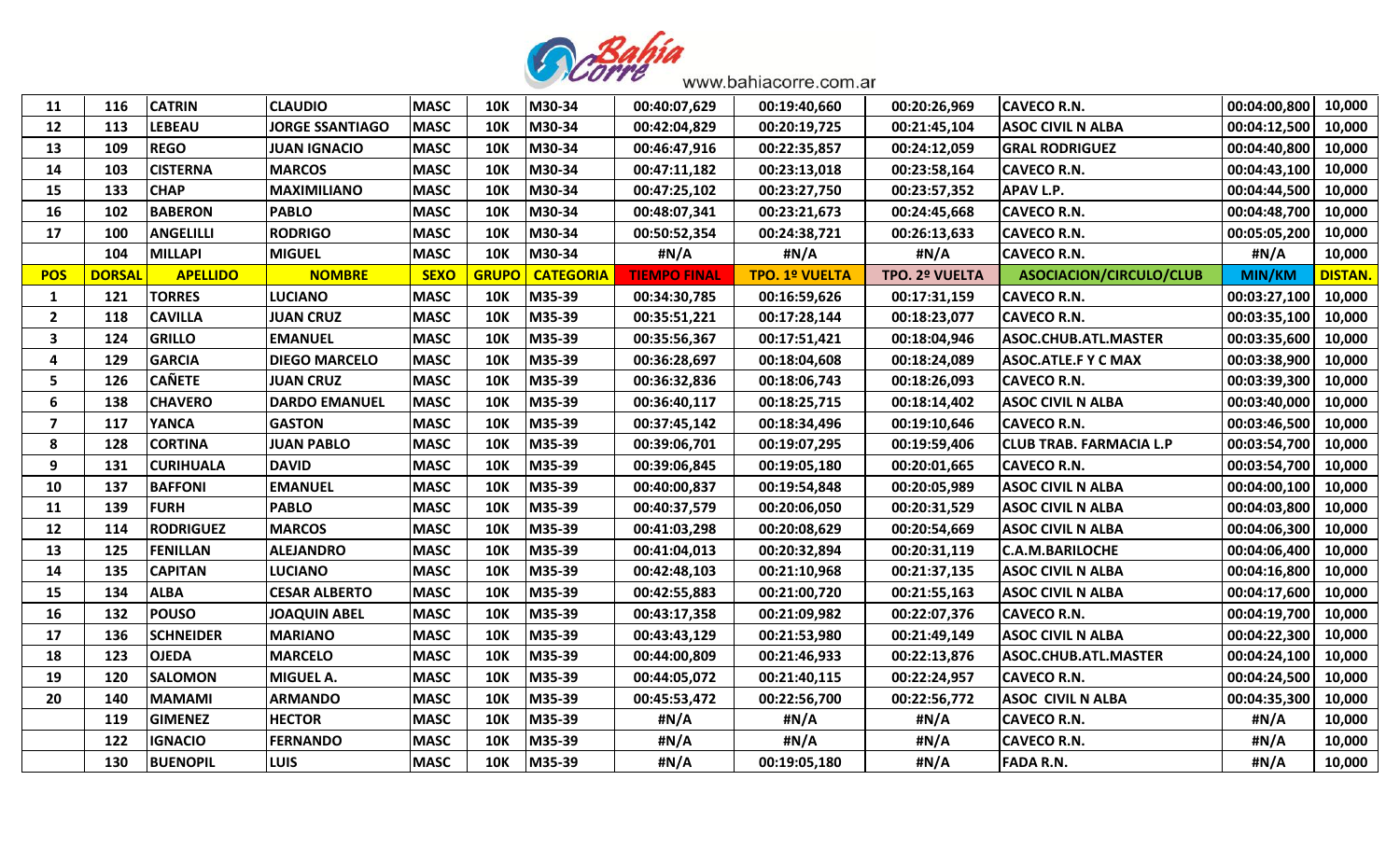

| <b>POS</b>              | <b>DORSAL</b> | <b>APELLIDO</b>     | <b>NOMBRE</b>          | <b>SEXO</b> | <b>GRUPO</b> | <b>CATEGORIA</b> | <b>TIEMPO FINAL</b> | <b>TPO. 1º VUELTA</b> | <b>TPO. 2º VUELTA</b> | ASOCIACION/CIRCULO/CLUB        | <b>MIN/KM</b> | <b>DISTAN.</b> |
|-------------------------|---------------|---------------------|------------------------|-------------|--------------|------------------|---------------------|-----------------------|-----------------------|--------------------------------|---------------|----------------|
| 1                       | 144           | <b>SANGUINETTI</b>  | <b>ULISES</b>          | <b>MASC</b> | <b>10K</b>   | M40-44           | 00:31:23,123        | 00:15:27,604          | 00:15:55,519          | <b>TRES ARROYOS</b>            | 00:03:08,300  | 10,000         |
| $\overline{2}$          | 154           | <b>AGUIRRE</b>      | <b>ALFREDO</b>         | <b>MASC</b> | <b>10K</b>   | M40-44           | 00:33:08,594        | 00:16:10,438          | 00:16:58,156          | <b>APAV L.P.</b>               | 00:03:18,900  | 10,000         |
| 3                       | 147           | <b>GARCIA</b>       | <b>ALBERTO</b>         | <b>MASC</b> | <b>10K</b>   | M40-44           | 00:34:35,124        | 00:16:55,873          | 00:17:39,251          | ASOC.CHUB.ATL.MASTER           | 00:03:27,500  | 10,000         |
| $\boldsymbol{4}$        | 155           | <b>ALBA</b>         | <b>NELSON</b>          | <b>MASC</b> | <b>10K</b>   | M40-44           | 00:34:48,950        | 00:17:20,252          | 00:17:28,698          | <b>ASOC CIVIL N ALBA</b>       | 00:03:28,900  | 10,000         |
| 5                       | 142           | <b>MONSALVE</b>     | <b>MIGUEL A.</b>       | <b>MASC</b> | <b>10K</b>   | M40-44           | 00:35:01,675        | 00:17:09,821          | 00:17:51,854          | <b>CAVECO R.N.</b>             | 00:03:30,200  | 10,000         |
| 6                       | 151           | <b>GIMENEZ</b>      | <b>SERGIO PATRICIO</b> | <b>MASC</b> | <b>10K</b>   | M40-44           | 00:36:22,948        | 00:17:46,757          | 00:18:36,191          | <b>GRAL RODRIGUEZ</b>          | 00:03:38,300  | 10,000         |
| 7                       | 145           | <b>MALAMUD</b>      | <b>GASTON E.</b>       | <b>MASC</b> | <b>10K</b>   | M40-44           | 00:38:37,662        | 00:18:50,089          | 00:19:47,573          | <b>CBAM B.BLANCA</b>           | 00:03:51,800  | 10,000         |
| 8                       | 149           | <b>MENDEZ</b>       | <b>RICARDO JUAN.</b>   | <b>MASC</b> | <b>10K</b>   | M40-44           | 00:40:33,259        | 00:20:03,511          | 00:20:29,748          | <b>CADAV</b>                   | 00:04:03,300  | 10,000         |
| 9                       | 150           | <b>CUBAS</b>        | <b>MARIO</b>           | <b>MASC</b> | <b>10K</b>   | M40-44           | 00:40:55,148        | 00:20:36,144          | 00:20:19,004          | <b>CLUB TRAB. FARMACIA L.P</b> | 00:04:05,500  | 10,000         |
| 10                      | 152           | <b>LEHR</b>         | <b>ANDRES</b>          | <b>MASC</b> | <b>10K</b>   | M40-44           | 00:41:45,980        | 00:20:30,888          | 00:21:15,092          | <b>FADA R.N.</b>               | 00:04:10,600  | 10,000         |
| 11                      | 148           | <b>ACOSTA</b>       | <b>ARIEL OMAR</b>      | <b>MASC</b> | <b>10K</b>   | M40-44           | 00:42:12,372        | 00:20:16,140          | 00:21:56,232          | <b>CAVECO R.N.</b>             | 00:04:13,200  | 10,000         |
| 12                      | 157           | <b>RUPPEL</b>       | <b>LEANDRO</b>         | <b>MASC</b> | <b>10K</b>   | M40-44           | 00:43:44,192        | 00:21:36,635          | 00:22:07,557          | <b>ASOC CIVIL N ALBA</b>       | 00:04:22,400  | 10,000         |
| 13                      | 156           | <b>KEUNCHKARIAN</b> | <b>ARMANDO</b>         | <b>MASC</b> | <b>10K</b>   | M40-44           | 00:44:28,160        | 00:21:53,525          | 00:22:34,635          | <b>ASOC CIVIL N ALBA</b>       | 00:04:26,800  | 10,000         |
| 14                      | 158           | <b>MARIÑANCO</b>    | <b>ANGEL</b>           | <b>MASC</b> | <b>10K</b>   | M40-44           | 00:46:21,957        | 00:23:00,243          | 00:23:21,714          | <b>ASOC CIVIL N ALBA</b>       | 00:04:38,200  | 10,000         |
| 15                      | 143           | <b>BACCA</b>        | <b>DAMIAN</b>          | <b>MASC</b> | <b>10K</b>   | M40-44           | 00:47:44,327        | 00:24:00,191          | 00:23:44,136          | <b>CAVECO R.N.</b>             | 00:04:46,400  | 10,000         |
| 16                      | 153           | <b>CORDOBA</b>      | <b>GUSTAVO OSCAR</b>   | <b>MASC</b> | <b>10K</b>   | M40-44           | 00:52:23,811        | 00:25:11,584          | 00:27:12,227          | <b>APAV L.P.</b>               | 00:05:14,400  | 10,000         |
|                         | 146           | <b>MONGE</b>        | <b>EMANUEL</b>         | <b>MASC</b> | <b>10K</b>   | M40-44           | #N/A                | #N/A                  | #N/A                  | <b>CBAM B.BLANCA</b>           | #N/A          | 10,000         |
| <b>POS</b>              | <b>DORSAI</b> | <b>APELLIDO</b>     | <b>NOMBRE</b>          | <b>SEXO</b> | <b>GRUPO</b> | <b>CATEGORIA</b> | <b>TIEMPO FINAL</b> | <b>TPO. 1º VUELTA</b> | TPO. 2º VUELTA        | ASOCIACION/CIRCULO/CLUB        | <b>MIN/KM</b> | <b>DISTAN.</b> |
| $\mathbf{1}$            | 180           | <b>PERAFAN</b>      | <b>HERNAN</b>          | <b>MASC</b> | <b>10K</b>   | M45-49           | 00:36:57,783        | 00:18:30,392          | 00:18:27,391          | <b>ASOC CIVIL N ALBA</b>       | 00:03:41,800  | 10,000         |
| $\overline{2}$          | 181           | <b>ROSSIO</b>       | <b>MARCOS</b>          | <b>MASC</b> | <b>10K</b>   | M45-49           | 00:37:28,168        | 00:18:27,837          | 00:19:00,331          | <b>ASOC CIVIL N ALBA</b>       | 00:03:44,800  | 10,000         |
| 3                       | 174           | <b>RUIZ</b>         | <b>DIEGO</b>           | <b>MASC</b> | <b>10K</b>   | M45-49           | 00:38:21,243        | 00:18:51,051          | 00:19:30,192          | <b>CLUB TRAB. FARMACIA L.P</b> | 00:03:50,100  | 10,000         |
| $\boldsymbol{4}$        | 175           | <b>URRA</b>         | <b>MANUEL</b>          | <b>MASC</b> | <b>10K</b>   | M45-49           | 00:38:31,939        | 00:18:51,960          | 00:19:39,979          | <b>FADA R.N.</b>               | 00:03:51,200  | 10,000         |
| 5                       | 173           | <b>AGON</b>         | <b>MAURICIO</b>        | <b>MASC</b> | <b>10K</b>   | M45-49           | 00:38:59,417        | 00:19:14,794          | 00:19:44,623          | <b>CLUB TRAB. FARMACIA L.P</b> | 00:03:53,900  | 10,000         |
| 6                       | 182           | <b>SERRANO</b>      | <b>WALTER</b>          | <b>MASC</b> | <b>10K</b>   | M45-49           | 00:39:40,908        | 00:19:26,182          | 00:20:14,726          | <b>CAVECO R.N.</b>             | 00:03:58,100  | 10,000         |
| $\overline{\mathbf{z}}$ | 166           | <b>PALMA</b>        | <b>ALEJANDRO MARIO</b> | <b>MASC</b> | <b>10K</b>   | M45-49           | 00:39:50,838        | 00:20:06,859          | 00:19:43,979          | <b>CBAM B.BLANCA</b>           | 00:03:59,100  | 10,000         |
| 8                       | 178           | <b>PAZ</b>          | <b>CARLOS</b>          | <b>MASC</b> | <b>10K</b>   | M45-49           | 00:40:11,746        | 00:20:04,160          | 00:20:07,586          | <b>APAV L.P.</b>               | 00:04:01,200  | 10,000         |
| 9                       | 160           | <b>DEMASI</b>       | <b>ARIEL</b>           | <b>MASC</b> | <b>10K</b>   | M45-49           | 00:40:32,559        | 00:20:06,969          | 00:20:25,590          | <b>CAVECO R.N.</b>             | 00:04:03,300  | 10,000         |
| 10                      | 163           | <b>LONCOMAN</b>     | <b>JULIO ERNESTO</b>   | <b>MASC</b> | <b>10K</b>   | M45-49           | 00:40:59,490        | 00:20:11,583          | 00:20:47,907          | <b>CIR.ATL.VET.A.VALLE</b>     | 00:04:05,900  | 10,000         |
| 11                      | 170           | <b>VIQUE</b>        | <b>CARLOS JAVIER</b>   | <b>MASC</b> | <b>10K</b>   | M45-49           | 00:41:58,166        | 00:20:20,926          | 00:21:37,240          | <b>CAVECO R.N.</b>             | 00:04:11,800  | 10,000         |
| 12                      | 172           | <b>BASILE</b>       | <b>MAURO</b>           | <b>MASC</b> | <b>10K</b>   | M45-49           | 00:42:42,197        | 00:21:01,942          | 00:21:40,255          | <b>CAVECO R.N.</b>             | 00:04:16,200  | 10,000         |
| 13                      | 165           | <b>MINOR</b>        | <b>GERARDO</b>         | <b>MASC</b> | <b>10K</b>   | M45-49           | 00:43:28,179        | 00:21:53,082          | 00:21:35,097          | <b>C.ATL.VET.ALTO VALLE</b>    | 00:04:20,800  | 10,000         |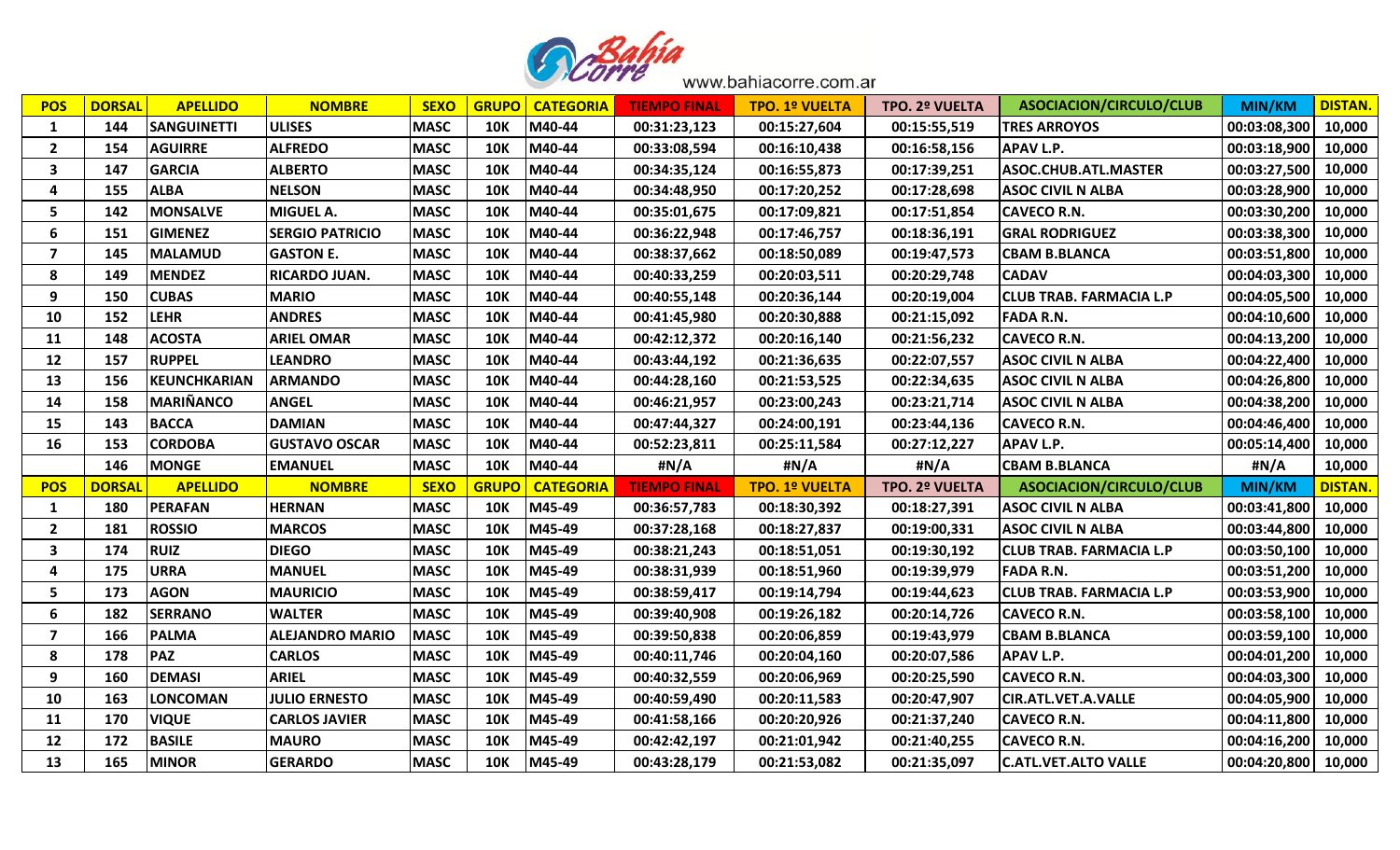

| 14             | 164           | <b>FERREIRA</b>   | <b>CRISTIAN ADRIAN</b> | <b>MASC</b> | <b>10K</b>   | M45-49           | 00:43:40,026        | 00:21:31,982          | 00:22:08,044   | <b>C.ATL.VET.ALTO VALLE</b>    | 00:04:22,000  | 10,000         |
|----------------|---------------|-------------------|------------------------|-------------|--------------|------------------|---------------------|-----------------------|----------------|--------------------------------|---------------|----------------|
| 15             | 168           | <b>RAMIREZ</b>    | <b>RAMON</b>           | <b>MASC</b> | <b>10K</b>   | M45-49           | 00:44:39,742        | 00:21:47,634          | 00:22:52,108   | <b>ASOC.CHUB.ATL.MASTER</b>    | 00:04:28,000  | 10,000         |
| 16             | 176           | <b>VILLEGAS</b>   | <b>JUAN</b>            | <b>MASC</b> | <b>10K</b>   | M45-49           | 00:47:23,291        | 00:23:19,085          | 00:24:04,206   | <b>FADA R.N.</b>               | 00:04:44,300  | 10,000         |
| 17             | 206           | <b>ROLDAN</b>     | <b>JULIO CESAR</b>     | <b>MASC</b> | <b>10K</b>   | M45-49           | 00:47:57,676        | 00:23:57,131          | 00:24:00,545   | <b>APAV L.P.</b>               | 00:04:47,800  | 10,000         |
| 18             | 171           | <b>CHANDIA</b>    | <b>GUSTAVO</b>         | <b>MASC</b> | <b>10K</b>   | M45-49           | 00:48:45,376        | 00:23:23,933          | 00:25:21,443   | <b>C.A.V.NEUQUEN</b>           | 00:04:52,500  | 10,000         |
| 19             | 179           | <b>MARIÑANCO</b>  | <b>MARIANO</b>         | <b>MASC</b> | <b>10K</b>   | M45-49           | 00:49:51,636        | 00:24:41,095          | 00:25:10,541   | <b>ASOC CIVIL N ALBA</b>       | 00:04:59,200  | 10,000         |
| 20             | 177           | <b>PARDIÑO</b>    | <b>LUIS</b>            | <b>MASC</b> | <b>10K</b>   | M45-49           | 00:49:59,278        | 00:25:42,623          | 00:24:16,655   | <b>APAV L.P.</b>               | 00:04:59,900  | 10,000         |
| 21             | 162           | <b>ZALAZAR</b>    | <b>WILSON RAUL</b>     | <b>MASC</b> | <b>10K</b>   | M45-49           | 00:50:12,479        | 00:24:12,069          | 00:26:00,410   | <b>ESC.ATL.MASTER.G.MITRE</b>  | 00:05:01,200  | 10,000         |
|                | 161           | <b>CAFRE</b>      | <b>MARCELO</b>         | <b>MASC</b> | <b>10K</b>   | M45-49           | #N/A                | #N/A                  | #N/A           | <b>CAVECO R.N.</b>             | #N/A          | 10,000         |
|                | 167           | <b>MARTIN</b>     | <b>PAULO</b>           | <b>MASC</b> | <b>10K</b>   | M45-49           | #N/A                | #N/A                  | #N/A           | <b>CBAM B.BLANCA</b>           | #N/A          | 10,000         |
|                | 169           | <b>RODRIGUEZ</b>  | <b>MARIO</b>           | <b>MASC</b> | <b>10K</b>   | M45-49           | #N/A                | #N/A                  | #N/A           | ASOC.CHUB.ATL.MASTER           | #N/A          | 10,000         |
| <b>POS</b>     | <b>DORSAI</b> | <b>APELLIDO</b>   | <b>NOMBRE</b>          | <b>SEXO</b> | <b>GRUPO</b> | <b>CATEGORIA</b> | <b>TIEMPO FINAL</b> | <b>TPO. 1º VUELTA</b> | TPO. 2º VUELTA | ASOCIACION/CIRCULO/CLUB        | <b>MIN/KM</b> | <b>DISTAN.</b> |
| 1              | 195           | <b>PADUA</b>      | <b>IGNACIO</b>         | <b>MASC</b> | <b>10K</b>   | M50-54           | 00:37:05,516        | 00:18:12,248          | 00:18:53,268   | <b>ASOC ATL.FCMAX</b>          | 00:03:42,600  | 10,000         |
| $\overline{2}$ | 189           | <b>BILBAO</b>     | <b>HECTOR</b>          | <b>MASC</b> | <b>10K</b>   | M50-54           | 00:37:07,590        | 00:18:13,178          | 00:18:54,412   | ASOC.CHUB.ATL.MASTER           | 00:03:42,800  | 10,000         |
| 3              | 185           | <b>MANDERWALD</b> | <b>HERIBERTO</b>       | <b>MASC</b> | <b>10K</b>   | M50-54           | 00:37:24,857        | 00:18:35,873          | 00:18:48,984   | <b>TANDIL</b>                  | 00:03:44,500  | 10,000         |
| $\overline{a}$ | 188           | <b>AGRELO</b>     | <b>MARCELO</b>         | <b>MASC</b> | <b>10K</b>   | M50-54           | 00:38:32,316        | 00:18:39,361          | 00:19:52,955   | <b>ASOC.CHUB.ATL.MASTER</b>    | 00:03:51,200  | 10,000         |
| 5              | 199           | <b>CEVOLI</b>     | <b>LUIS JULIAN</b>     | <b>MASC</b> | <b>10K</b>   | M50-54           | 00:38:49,624        | 00:19:16,657          | 00:19:32,967   | <b>FADA R.N.</b>               | 00:03:53,000  | 10,000         |
| 6              | 192           | <b>SANDOVAL</b>   | <b>SEGUNDO</b>         | <b>MASC</b> | <b>10K</b>   | M50-54           | 00:39:33,004        | 00:19:27,626          | 00:20:05,378   | <b>C.A.M.BARILOCHE</b>         | 00:03:57,300  | 10,000         |
| 7              | 184           | MONTENEGRO        | <b>SERGIO</b>          | <b>MASC</b> | <b>10K</b>   | M50-54           | 00:39:56,337        | 00:19:07,698          | 00:20:48,639   | <b>CAVECO R.N.</b>             | 00:03:59,600  | 10,000         |
| 8              | 191           | <b>TORRES</b>     | <b>FRANCISCO</b>       | <b>MASC</b> | <b>10K</b>   | M50-54           | 00:39:57,342        | 00:19:16,706          | 00:20:40,636   | <b>C.A.V. NEUQUEN</b>          | 00:03:59,700  | 10,000         |
| 9              | 201           | <b>YANCA</b>      | <b>SERGIO FABIAN</b>   | <b>MASC</b> | <b>10K</b>   | M50-54           | 00:40:07,801        | 00:20:05,839          | 00:20:01,962   | <b>FADA R.N.</b>               | 00:04:00,800  | 10,000         |
| 10             | 200           | <b>MONTAÑA</b>    | <b>ANIBAL</b>          | <b>MASC</b> | <b>10K</b>   | M50-54           | 00:40:14,388        | 00:19:49,126          | 00:20:25,262   | <b>FADA R.N.</b>               | 00:04:01,400  | 10,000         |
| <b>11</b>      | 187           | <b>BUTAZZI</b>    | <b>JOSE LUIS</b>       | <b>MASC</b> | <b>10K</b>   | M50-54           | 00:40:19,000        | 00:20:10,109          | 00:20:08,891   | ASOC.CHUB.ATL.MASTER           | 00:04:01,900  | 10,000         |
| 12             | 196           | <b>GONZALES</b>   | <b>MAURICIO</b>        | <b>MASC</b> | <b>10K</b>   | M50-54           | 00:41:31,098        | 00:20:10,688          | 00:21:20,410   | <b>GRAL RODRIGUEZ</b>          | 00:04:09,100  | 10,000         |
| 13             | 190           | <b>BARRERA</b>    | <b>JUAN ALBERTO</b>    | <b>MASC</b> | <b>10K</b>   | M50-54           | 00:43:21,119        | 00:20:59,793          | 00:22:21,326   | <b>CAVECO R.N.</b>             | 00:04:20,100  | 10,000         |
| 14             | 205           | <b>SEISDEDOS</b>  | <b>DARIO</b>           | <b>MASC</b> | <b>10K</b>   | M50-54           | 00:44:56,760        | 00:22:22,748          | 00:22:34,012   | <b>APAV L.P.</b>               | 00:04:29,700  | 10,000         |
| 15             | 186           | <b>SANDOVAL</b>   | <b>WALTER</b>          | <b>MASC</b> | <b>10K</b>   | M50-54           | 00:45:31,099        | 00:22:31,454          | 00:22:59,645   | <b>ASOC.CHUB.ATL.MASTER</b>    | 00:04:33,100  | 10,000         |
| 16             | 194           | <b>MANZANELLI</b> | <b>MIGUEL</b>          | <b>MASC</b> | <b>10K</b>   | M50-54           | 00:47:02,954        | 00:23:26,873          | 00:23:36,081   | <b>CLUB TRAB. FARMACIA L.P</b> | 00:04:42,300  | 10,000         |
| 17             | 198           | <b>ALVAREZ</b>    | <b>JULIO</b>           | <b>MASC</b> | <b>10K</b>   | M50-54           | 00:47:32,848        | 00:23:44,819          | 00:23:48,029   | <b>FADA R.N.</b>               | 00:04:45,300  | 10,000         |
| 18             | 202           | <b>CARRANZA</b>   | <b>FABIO</b>           | <b>MASC</b> | <b>10K</b>   | M50-54           | 00:47:51,502        | 00:23:23,889          | 00:24:27,613   | <b>FADA R.N.</b>               | 00:04:47,200  | 10,000         |
| 19             | 203           | <b>FERREYRTA</b>  | <b>GASTON</b>          | <b>MASC</b> | <b>10K</b>   | M50-54           | 00:49:29,918        | 00:24:47,007          | 00:24:42,911   | <b>FADA R.N.</b>               | 00:04:57,000  | 10,000         |
| 20             | 193           | <b>ROMERO</b>     | <b>JORGE</b>           | <b>MASC</b> | <b>10K</b>   | M50-54           | 00:57:21,784        | 00:27:34,704          | 00:29:47,080   | <b>C.A.M.BARILOCHE</b>         | 00:05:44,200  | 10,000         |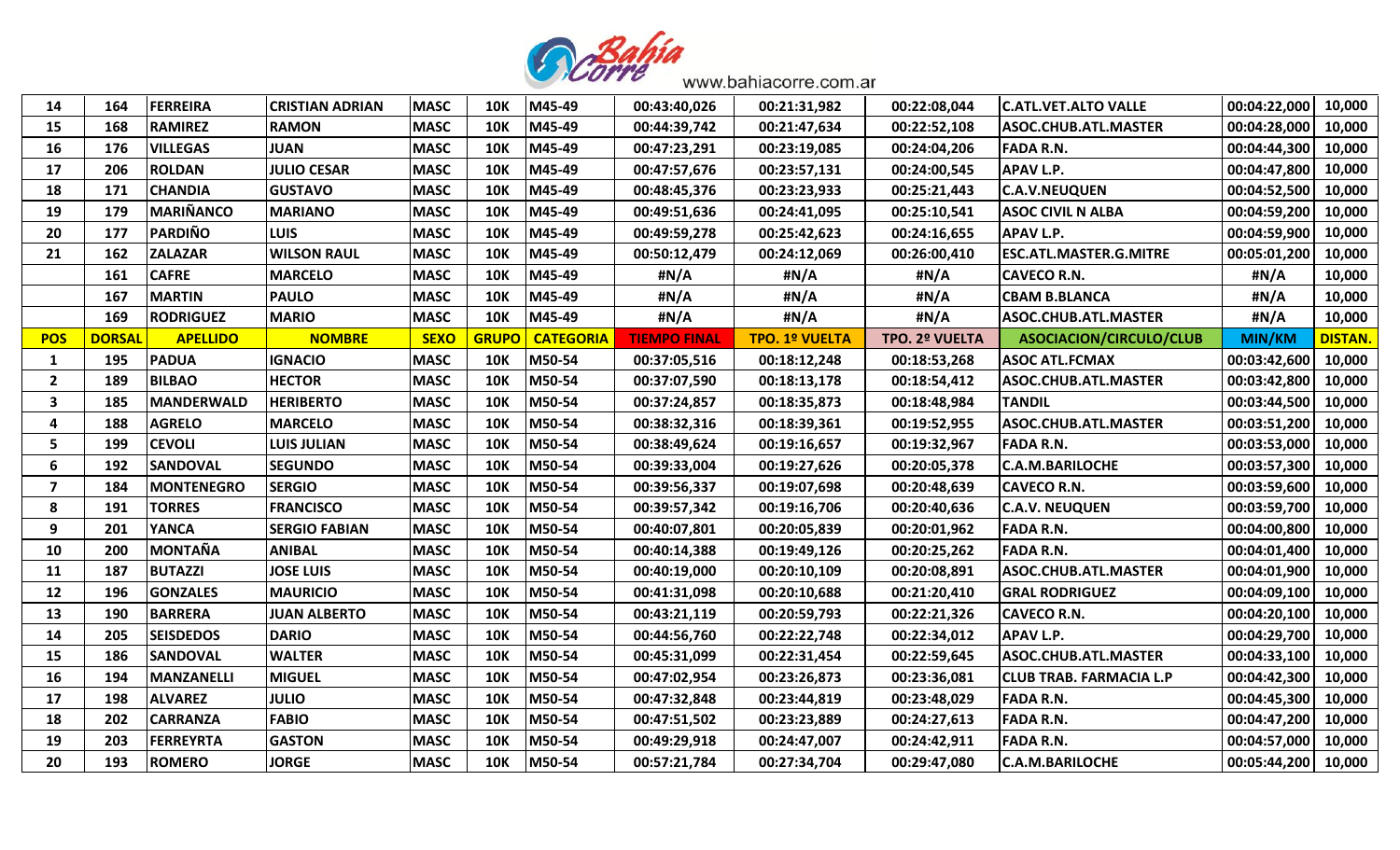

| 21                      | 204           | <b>CURILEN</b>     | <b>RAUL ALFREDO</b>    | <b>MASC</b> | <b>10K</b>   | M50-54           | 01:00:04,694        | 00:29:14,483          | 00:30:50,211   | <b>CAVECO R.N.</b>              | 00:06:00,500  | 10,000         |
|-------------------------|---------------|--------------------|------------------------|-------------|--------------|------------------|---------------------|-----------------------|----------------|---------------------------------|---------------|----------------|
| 22                      | 197           | <b>ROBLES</b>      | <b>PEDRO</b>           | <b>MASC</b> | <b>10K</b>   | M50-54           | 01:05:04,000        | 00:31:03,044          | 00:34:00,956   | <b>GRAL RODRIGUEZ</b>           | 00:06:30,400  | 10,000         |
|                         | 207           | <b>LEON</b>        | <b>CLAUDIO</b>         | <b>MASC</b> | <b>10K</b>   | M50-54           | #N/A                | #N/A                  | #N/A           | <b>ASOC CIVIL N ALBA</b>        | #N/A          | 10,000         |
| <b>POS</b>              | <b>DORSA</b>  | <b>APELLIDO</b>    | <b>NOMBRE</b>          | <b>SEXO</b> | <b>GRUP</b>  | <b>CATEGORIA</b> | <b>TIEMPO FINAL</b> | <b>TPO. 1º VUELTA</b> | TPO. 2º VUELTA | ASOCIACION/CIRCULO/CLUB         | <b>MIN/KM</b> | <b>DISTAN</b>  |
| 1                       | 215           | <b>BORQUEZ</b>     | <b>DANIEL</b>          | <b>MASC</b> | <b>10K</b>   | M55-59           | 00:38:02,682        | 00:18:46,546          | 00:19:16,136   | ASOC.CHUB.ATL.MASTER            | 00:03:48,300  | 10,000         |
| $\overline{2}$          | 211           | <b>VILCHEZ</b>     | <b>HUGO ALEJANDRO</b>  | <b>MASC</b> | <b>10K</b>   | M55-59           | 00:39:28,765        | 00:19:38,292          | 00:19:50,473   | <b>CBAM B.BLANCA</b>            | 00:03:56,900  | 10,000         |
| 3                       | 216           | <b>HECKER</b>      | <b>SERGIO DANIEL</b>   | <b>MASC</b> | <b>10K</b>   | M55-59           | 00:40:17,191        | 00:19:51,724          | 00:20:25,467   | <b>CAVECO R.N.</b>              | 00:04:01,700  | 10,000         |
| $\boldsymbol{4}$        | 212           | <b>PARIENTE</b>    | <b>PEDRO</b>           | <b>MASC</b> | <b>10K</b>   | M55-59           | 00:41:37,858        | 00:20:32,582          | 00:21:05,276   | <b>ASOC.CHUB.ATL.MASTER</b>     | 00:04:09,800  | 10,000         |
| 5                       | 209           | <b>MARINA</b>      | <b>ERNESTO</b>         | <b>MASC</b> | <b>10K</b>   | M55-59           | 00:42:44,022        | 00:21:18,282          | 00:21:25,740   | <b>CIRC.ATLETA VET PLATENSE</b> | 00:04:16,400  | 10,000         |
| 6                       | 217           | <b>VARGAS</b>      | <b>PABLO</b>           | <b>MASC</b> | <b>10K</b>   | M55-59           | 00:43:19,684        | 00:20:44,804          | 00:22:34,880   | <b>C.A.V.NEUQUEN</b>            | 00:04:20,000  | 10,000         |
| $\overline{7}$          | 219           | <b>QUINTERO</b>    | <b>JUAN</b>            | <b>MASC</b> | <b>10K</b>   | M55-59           | 00:44:07,410        | 00:21:36,219          | 00:22:31,191   | <b>CLUB TRAB. FARMACIA L.P</b>  | 00:04:24,700  | 10,000         |
| 8                       | 223           | <b>BADER</b>       | <b>ALBERTO MARCELO</b> | <b>MASC</b> | <b>10K</b>   | M55-59           | 00:44:30,756        | 00:21:45,643          | 00:22:45,113   | <b>APAV L.P.</b>                | 00:04:27,100  | 10,000         |
| 9                       | 218           | <b>MENDEZ</b>      | <b>OMAR</b>            | <b>MASC</b> | <b>10K</b>   | M55-59           | 00:46:22,330        | 00:22:52,934          | 00:23:29,396   | <b>CLUB TRAB. FARMACIA L.P</b>  | 00:04:38,200  | 10,000         |
| 10                      | 214           | <b>BUTAZZI</b>     | <b>LUIS ALBERTO</b>    | <b>MASC</b> | <b>10K</b>   | M55-59           | 00:47:30,961        | 00:23:20,833          | 00:24:10,128   | <b>ASOC.CHUB.ATL.MASTER</b>     | 00:04:45,100  | 10,000         |
| <b>11</b>               | 210           | <b>SALVATIERRA</b> | <b>JOSE</b>            | <b>MASC</b> | <b>10K</b>   | M55-59           | 00:50:20,744        | 00:24:16,040          | 00:26:04,704   | <b>ESC.ATL.MASTER G. MITRE</b>  | 00:05:02,100  | 10,000         |
| 12                      | 220           | <b>WESBEK</b>      | <b>JORGE ADRIAN</b>    | <b>MASC</b> | <b>10K</b>   | M55-59           | 00:52:01,106        | 00:26:03,604          | 00:25:57,502   | <b>GRAL RODRIGUEZ</b>           | 00:05:12,100  | 10,000         |
| 13                      | 222           | <b>CISNEROS</b>    | <b>WALTER JAVIER</b>   | <b>MASC</b> | <b>10K</b>   | M55-59           | 00:53:29,518        | 00:27:57,446          | 00:25:32,072   | <b>APAV L.P.</b>                | 00:05:21,000  | 10,000         |
| 14                      | 221           | <b>FARAGO</b>      | <b>ALBERTO MARCELO</b> | <b>MASC</b> | <b>10K</b>   | M55-59           | 01:04:18,000        | 00:31:16,745          | 00:33:01,255   | <b>FADA R.N.</b>                | 00:06:25,800  | 10,000         |
| 15                      | 213           | <b>ESCALANTE</b>   | <b>MARIO</b>           | <b>MASC</b> | <b>10K</b>   | M55-59           | 01:08:05,000        | 00:31:15,802          | 00:36:49,198   | <b>ASOC.CHUB.ATL.MASTER</b>     | 00:06:48,500  | 10,000         |
| <b>POS</b>              | <b>DORSAI</b> | <b>APELLIDO</b>    | <b>NOMBRE</b>          | <b>SEXO</b> | <b>GRUPO</b> | <b>CATEGORIA</b> | <b>TIEMPO FINAL</b> | <b>TPO. 1º VUELTA</b> | TPO. 2º VUELTA | ASOCIACION/CIRCULO/CLUB         | <b>MIN/KM</b> | <b>DISTAN.</b> |
| 1                       | 230           | <b>SOSA AUBONE</b> | <b>RICARDO</b>         | <b>MASC</b> | <b>10K</b>   | M60-64           | 00:37:40,089        | 00:18:31,205          | 00:19:08,884   | <b>CIR.ATL. VET.PLATENSE</b>    | 00:03:46,000  | 10,000         |
| $\overline{\mathbf{2}}$ | 226           | <b>FERNANDEZ</b>   | <b>JOSE</b>            | <b>MASC</b> | <b>10K</b>   | M60-64           |                     |                       |                |                                 |               |                |
| 3                       |               |                    |                        |             |              |                  | 00:43:40,939        | 00:21:20,920          | 00:22:20,019   | <b>ORENSE MEDANO 40</b>         | 00:04:22,100  | 10,000         |
|                         | 227           | <b>BAEZ</b>        | <b>JOSE ADOLFO</b>     | <b>MASC</b> | <b>10K</b>   | M60-64           | 00:45:06,176        | 00:21:39,029          | 00:23:27,147   | <b>C.A.M.BARILOCHE</b>          | 00:04:30,600  | 10,000         |
| $\boldsymbol{a}$        | 228           | <b>MARTINEZ</b>    | <b>RAMON G.</b>        | <b>MASC</b> | <b>10K</b>   | M60-64           | 00:45:32,605        | 00:22:30,199          | 00:23:02,406   | <b>FADA R.N.</b>                | 00:04:33,300  | 10,000         |
| 5                       | 225           | <b>CASTRO</b>      | <b>NERY</b>            | <b>MASC</b> | <b>10K</b>   | M60-64           | 00:47:23,319        | 00:22:56,936          | 00:24:26,383   | <b>CAVECO R.N.</b>              | 00:04:44,300  | 10,000         |
| 6                       | 232           | <b>MUSA</b>        | <b>LUIS ABEL</b>       | <b>MASC</b> | <b>10K</b>   | M60-64           | 00:48:27,303        | 00:24:02,436          | 00:24:24,867   | <b>APAV L.P.</b>                | 00:04:50,700  | 10,000         |
| $\overline{7}$          | 229           | <b>MARIANO</b>     | <b>NIEVES</b>          | <b>MASC</b> | <b>10K</b>   | M60-64           | 00:53:28,133        | 00:26:44,735          | 00:26:43,398   | <b>GRAL RODRIGUEZ</b>           | 00:05:20,800  | 10,000         |
| 8                       | 231           | <b>ANDRADE</b>     | <b>OSCAR</b>           | <b>MASC</b> | <b>10K</b>   | M60-64           | 00:53:59,230        | 00:26:20,126          | 00:27:39,104   | <b>APAV L.P.</b>                | 00:05:23,900  | 10,000         |
| <b>POS</b>              | <b>DORSAI</b> | <b>APELLIDO</b>    | <b>NOMBRE</b>          | <b>SEXO</b> | <b>GRUPO</b> | <b>CATEGORIA</b> | <b>TIEMPO FINAL</b> | <b>TPO. 1º VUELTA</b> | TPO. 2º VUELTA | ASOCIACION/CIRCULO/CLUB         | <b>MIN/KM</b> | <b>DISTAN.</b> |
| 1                       | 236           | <b>ARTERO</b>      | <b>MARCELO</b>         | <b>MASC</b> | <b>10K</b>   | M65-69           | 00:40:26,316        | 00:20:26,693          | 00:19:59,623   | <b>TANDIL</b>                   | 00:04:02,600  | 10,000         |
| $\overline{2}$          | 235           | <b>SOSA</b>        | <b>GERVASIO</b>        | <b>MASC</b> | <b>10K</b>   | M65-69           | 00:42:23,802        | 00:20:39,537          | 00:21:44,265   | <b>C.ATL.VET.ALTO VALLE</b>     | 00:04:14,400  | 10,000         |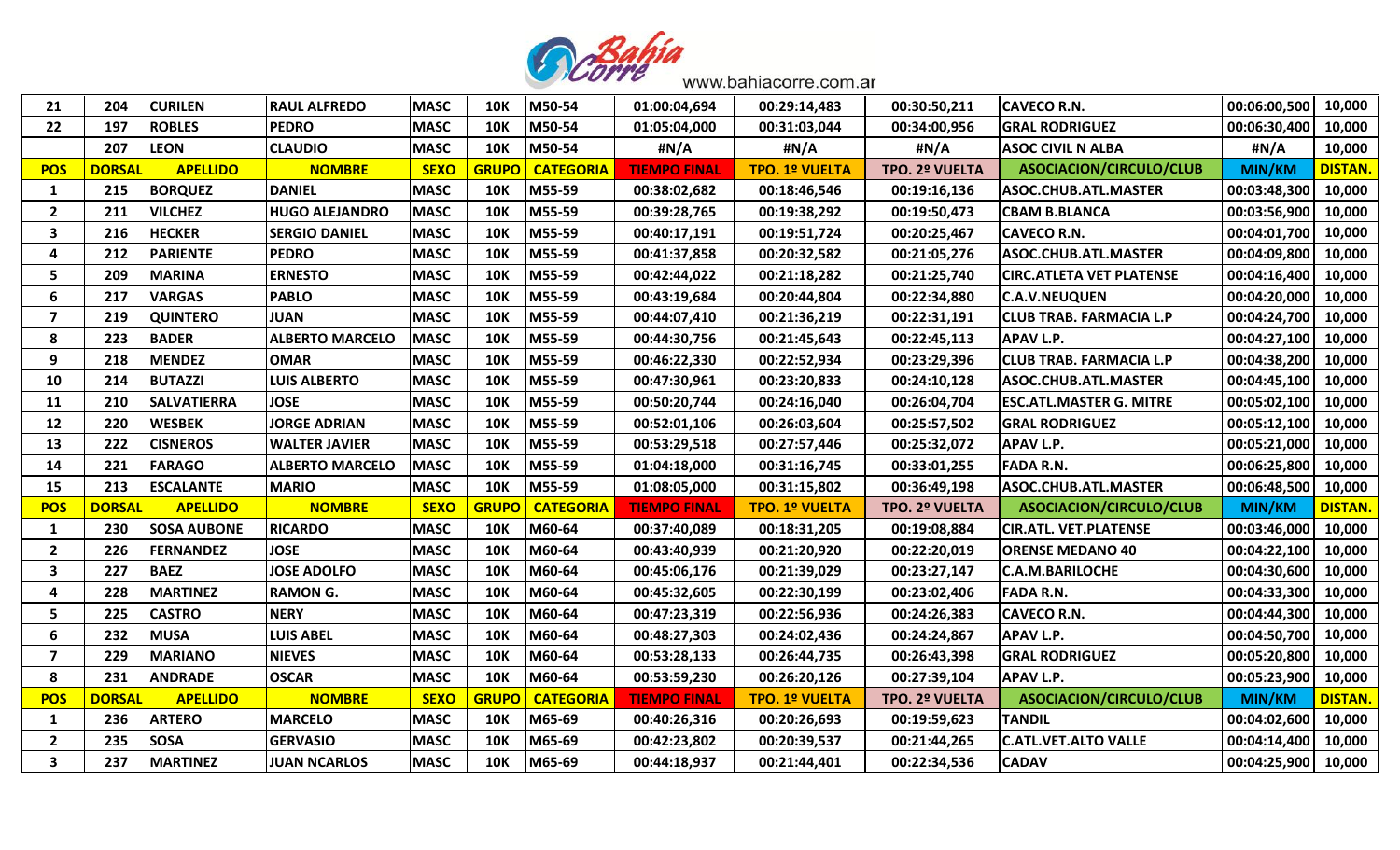

| 4                       | 240           | <b>QUILODRAN</b>    | <b>JOSE</b>           | <b>MASC</b>               | <b>10K</b>   | M65-69           | 00:50:57,943        | 00:25:12,496          | 00:25:45,447   | <b>C.A.M.BARILOCHE</b>  | 00:05:05,800  | 10,000         |
|-------------------------|---------------|---------------------|-----------------------|---------------------------|--------------|------------------|---------------------|-----------------------|----------------|-------------------------|---------------|----------------|
| 5                       | 239           | <b>CHANDIA</b>      | <b>ROBERTO</b>        | <b>MASC</b>               | <b>10K</b>   | M65-69           | 00:52:12,325        | 00:25:24,249          | 00:26:48,076   | <b>C.A.V.NEUQUEN</b>    | 00:05:13,200  | 10,000         |
| 6                       | 238           | <b>CERDA</b>        | <b>ELIAS</b>          | <b>MASC</b>               | <b>10K</b>   | M65-69           | 00:53:06,081        | 00:25:19,515          | 00:27:46,566   | <b>CAVECO R.N.</b>      | 00:05:18,600  | 10,000         |
|                         | 234           | <b>LARRAÑAGA</b>    | <b>CARLOS</b>         | <b>MASC</b>               | <b>10K</b>   | M65-69           | #N/A                | #N/A                  | #N/A           | <b>CAVECO R.N.</b>      | #N/A          | 10,000         |
|                         | 1241          | MALDONADO           | <b>MARCOS</b>         | <b>MASC</b>               | <b>10K</b>   | M65-69           | #N/A                | #N/A                  | #N/A           | <b>CORDOBA</b>          | #N/A          | 10,000         |
| <b>POS</b>              | <b>DORSAL</b> | <b>APELLIDO</b>     | <b>NOMBRE</b>         | <b>SEXO</b>               | <b>GRUPO</b> | <b>CATEGORIA</b> | <b>TIEMPO FINAL</b> | <b>TPO. 1º VUELTA</b> | TPO. 2º VUELTA | ASOCIACION/CIRCULO/CLUB | <b>MIN/KM</b> | <b>DISTAN.</b> |
| 1                       | 246           | <b>MATAMALA</b>     | <b>HECTOR LUIS</b>    | <b>MASC</b>               | <b>10K</b>   | M70-74           | 00:43:56,156        | 00:21:47,658          | 00:22:08,498   | <b>APAV L.P.</b>        | 00:04:23,600  | 10,000         |
| $\overline{2}$          | 244           | <b>MORAE</b>        | <b>ANTONIO</b>        | <b>MASC</b>               | <b>10K</b>   | M70-74           | 00:53:43,161        | 00:25:54,036          | 00:27:49,125   | <b>ZONA 5 RUNING</b>    | 00:05:22,300  | 10,000         |
| $\overline{\mathbf{3}}$ | 243           | <b>CARDOZO</b>      | <b>PAULINO</b>        | <b>MASC</b>               | <b>10K</b>   | M70-74           | 01:02:07,834        | 00:29:53,411          | 00:32:14,423   | <b>CAVECO R.N.</b>      | 00:06:12,800  | 10,000         |
| 4                       | 245           | <b>DE NIRO</b>      | <b>VICTOR HUGO</b>    | <b>MASC</b>               | <b>10K</b>   | M70-74           | 01:17:18,000        | 00:37:22,338          | 00:39:55,662   | <b>APAV L.P.</b>        | 00:07:43,800  | 10,000         |
| <b>POS</b>              | <b>DORSAL</b> | <b>APELLIDO</b>     | <b>NOMBRE</b>         | <b>SEXO</b>               | <b>GRUPO</b> | <b>CATEGORIA</b> | <b>TIEMPO FINAL</b> | <b>TPO. 1º VUELTA</b> | TPO. 2º VUELTA | ASOCIACION/CIRCULO/CLUB | MIN/KM        | <b>DISTAN.</b> |
| 1                       | 247           | <b>MEREA LLANOS</b> | <b>JULIO</b>          | <b>MASC</b>               | <b>10K</b>   | M75-79           | 00:50:27,469        | 00:24:50,711          | 00:25:36,758   | <b>CAVECO R.N.</b>      | 00:05:02,700  | 10,000         |
| $\overline{2}$          | 248           | <b>CHAINE</b>       | <b>JUAN</b>           | <b>MASC</b>               | <b>10K</b>   | M75-79           | 00:53:15,092        | 00:25:24,400          | 00:27:50,692   | <b>CAVECO R.N.</b>      | 00:05:19,500  | 10,000         |
| $\overline{\mathbf{3}}$ | 249           | <b>SERRATTI</b>     | <b>MIGUEL ORLANDO</b> | <b>MASC</b>               | <b>10K</b>   | M75-79           | 00:59:30,562        | 00:29:37,970          | 00:29:52,592   | <b>CAVECO R.N.</b>      | 00:05:57,100  | 10,000         |
| 4                       | 250           | <b>SILVA</b>        | <b>ABEL</b>           | <b>MASC</b>               | <b>10K</b>   | M75-79           | 01:15:55,000        | 00:37:36,516          | 00:38:18,484   | <b>C.A.M.BARILOCHE</b>  | 00:07:35,500  | 10,000         |
| <b>POS</b>              | <b>DORSAI</b> | <b>APELLIDO</b>     | <b>NOMBRE</b>         | <b>SEXO</b>               | <b>GRUPO</b> | <b>CATEGORIA</b> | <b>TIEMPO FINAL</b> | <b>TPO. 1º VUELTA</b> | TPO. 2º VUELTA | ASOCIACION/CIRCULO/CLUB | <b>MIN/KM</b> | <b>DISTAN.</b> |
|                         |               |                     |                       |                           |              |                  |                     |                       |                |                         |               |                |
|                         | 12            | <b>XX</b>           | XX                    | Χ                         | <b>10K</b>   |                  | #N/A                | #N/A                  | #N/A           | X                       | #N/A          | 10,000         |
|                         | 22            | <b>XX</b>           | XX                    | X                         | <b>10K</b>   |                  | #N/A                | #N/A                  | #N/A           | X                       | #N/A          | 10,000         |
|                         | 35            | <b>XX</b>           | XX                    | X                         | <b>10K</b>   |                  | #N/A                | #N/A                  | #N/A           | X                       | #N/A          | 10,000         |
|                         | 57            | <b>XX</b>           | XX                    |                           | <b>10K</b>   |                  | #N/A                | #N/A                  | #N/A           | X                       | #N/A          | 10,000         |
|                         | 71            | <b>XX</b>           | XX                    | X                         | <b>10K</b>   |                  | #N/A                | #N/A                  | #N/A           | X                       | #N/A          | 10,000         |
|                         | 84            | <b>XX</b>           | XX                    | X                         | <b>10K</b>   |                  | #N/A                | #N/A                  | #N/A           | X                       | #N/A          | 10,000         |
|                         | 91            | <b>XX</b>           | XX                    | X                         | <b>10K</b>   |                  | #N/A                | #N/A                  | #N/A           | X                       | #N/A          | 10,000         |
|                         | 95            | <b>XX</b>           | XX                    | $\boldsymbol{\mathsf{x}}$ | <b>10K</b>   |                  | #N/A                | #N/A                  | #N/A           | X                       | #N/A          | 10,000         |
|                         | 98            | XX                  | XX                    | X                         | <b>10K</b>   |                  | #N/A                | #N/A                  | #N/A           | X                       | #N/A          | 10,000         |
|                         | 99            | <b>XX</b>           | XX                    | X                         | <b>10K</b>   |                  | #N/A                | #N/A                  | #N/A           | X                       | #N/A          | 10,000         |
|                         | 127           | <b>XX</b>           | XX                    | $\boldsymbol{\mathsf{x}}$ | <b>10K</b>   |                  | #N/A                | #N/A                  | #N/A           | X                       | #N/A          | 10,000         |
|                         | 159           | <b>XX</b>           | XX                    | X                         | <b>10K</b>   |                  | #N/A                | #N/A                  | #N/A           | X                       | #N/A          | 10,000         |
|                         | 183           | <b>XX</b>           | XX                    | X                         | <b>10K</b>   |                  | #N/A                | #N/A                  | #N/A           | X                       | #N/A          | 10,000         |
|                         | 208           | XX                  | XX                    | $\boldsymbol{\mathsf{X}}$ | <b>10K</b>   |                  | #N/A                | #N/A                  | #N/A           | X                       | #N/A          | 10,000         |
|                         | 224           | <b>XX</b>           | XX                    | X                         | <b>10K</b>   |                  | #N/A                | #N/A                  | #N/A           | X                       | #N/A          | 10,000         |